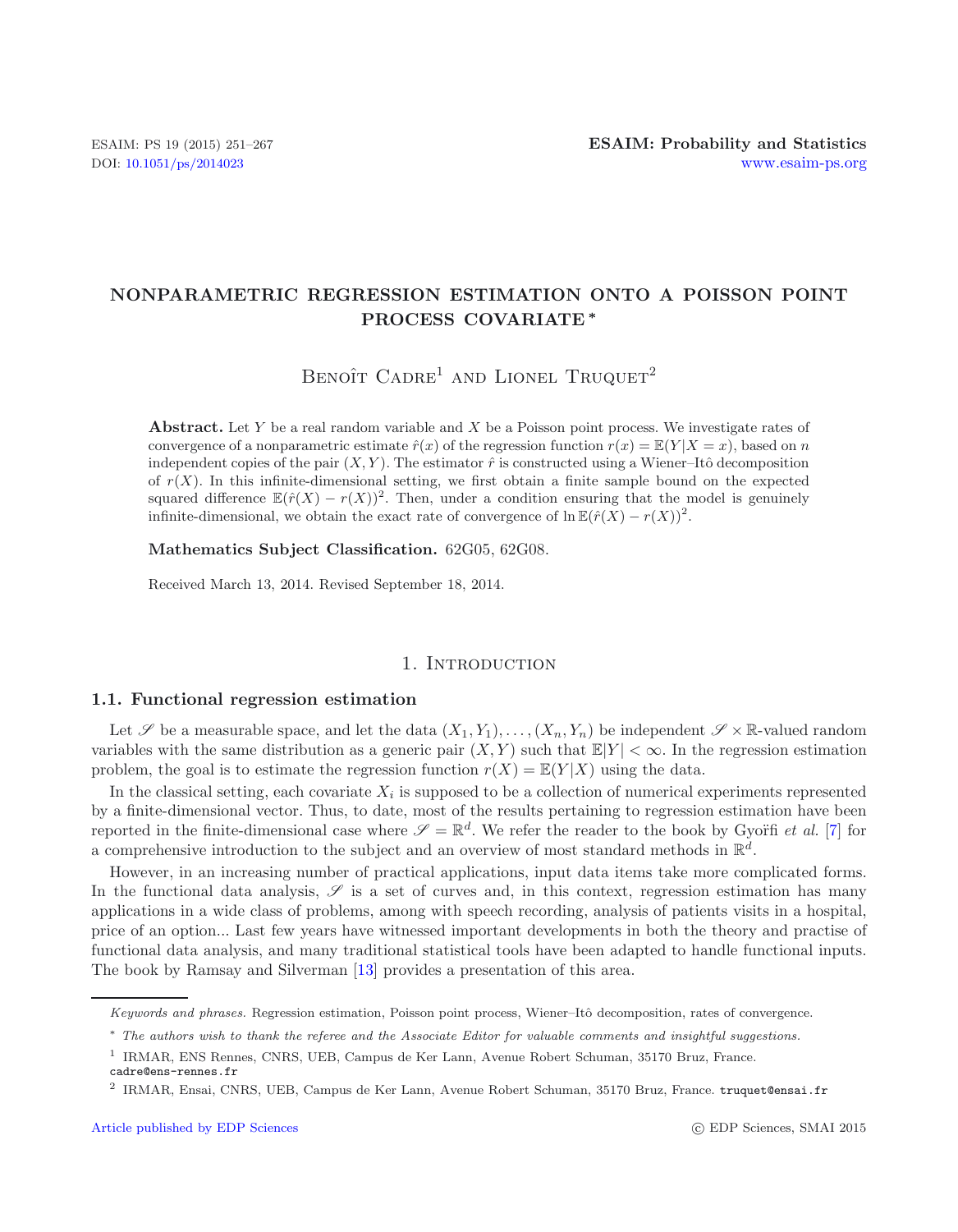252 B. CADRE AND L. TRUQUET

In the infinite-dimensional setting, the regression problem is faced with new challenges which requires changing methodology (see [\[2\]](#page-15-0)). Curiously, despite a huge research activity in the area of infinite-dimensional data analysis, few attempts have been made to connect it with the rich theory of stochastic processes that both provides a wide class of models and powerful tools. This approach, based on a use of stochastic process theory for the benefit of nonparametric estimation, has been studied in the fairly closed problem of supervised classification; in this direction, we refer the reader to the recent papers by Baillo *et al.* [\[5](#page-15-1)], Biau *et al.* [\[4\]](#page-15-2), Cadre [\[6\]](#page-15-3).

Among the classical models from the theory of time-dependent stochastic processes, the case of Poisson processes is of great interest. Here,  $\mathscr S$  is the set of counting paths on a subset of  $\mathbb R_+$ . In epidemiology for example, the observed curve  $X_i$  represent the dates of the patient visits to the doctor and the variable response  $Y_i$  provide quantitative information on the health status of the patient.

More generally, we consider in this paper the case of a Poisson point process covariate, which corresponds to the situation where each measurement report the locations of every individual event. In this setting, the state space  $\mathscr S$  is identified to the so-called Poisson space over some measurable space  $\mathbb X$ , *i.e.* 

<span id="page-1-2"></span>
$$
\mathscr{S} = \left\{ \sum_{i=1}^{n} \delta_{x_i}, \ n \in \mathbb{N} \text{ and } x_i \in \mathbb{X} \right\},\
$$

where  $\delta_x$  stands for the Dirac measure on x.

## **1.2. Poisson point process regression estimation**

In the sequel, the covariate X is a Poisson point process (see [9]) on a domain  $\mathbb{X} \subset \mathbb{R}^d$  with mean measure  $\mu$ , where  $\mu$  is a  $\sigma$ -finite measure on the Borel  $\sigma$ -field  $\mathscr X$  of X. As seen before, this means X belongs to the space of integer-valued  $\sigma$ -finite measures on X and satisfies:

- <span id="page-1-1"></span>• for any  $A \in \mathscr{X}$ , the number  $X_A$  of points of X lying in A has a Poisson distribution with parameter  $\mu(A)$ ;
- for any family of disjoint sets  $A_1, \ldots, A_\ell \in \mathcal{X}, X_{A_1}, \ldots, X_{A_\ell}$  are independent random variables.

In the case  $\mathbb{X} = \mathbb{R}$ , Itô's famous chaos expansion (see [\[8,](#page-16-2) [15](#page-16-3)]) says that every square integrable and  $\sigma(X)$ measurable random variable can be decomposed as a sum of multiple stochastic integrals, called chaos. This result has been generalized by Nualart and Vives [\[12\]](#page-16-4), and more recently by Last and Penrose [\[10](#page-16-5)].

Now recall some basic facts about chaotic decomposition in the Poisson space. Fix  $k \geq 1$ . Provided g ∈  $\mathbb{L}^2(\mu^{\otimes k})$ , we can define the kth chaos  $I_k(g)$  associated with g, namely

$$
I_k(g) = \int_{\Delta_k} g \, \mathrm{d}(X - \mu)^{\otimes k},\tag{1.1}
$$

where  $\Delta_k = \{x \in \mathbb{X}^k : x_i \neq x_j \text{ for all } i \neq j\}$ . Interestingly, if  $g \in \mathbb{L}^2(\mu^{\otimes k})$  and  $h \in \mathbb{L}^2(\mu^{\otimes \ell})$  for  $k, \ell \geq 1$ , we have

<span id="page-1-0"></span>
$$
\mathbb{E}I_k(g)I_\ell(h) = k! \int_{\mathbb{X}^k} \bar{g} \,\bar{h} \, \mathrm{d}\mu^{\otimes k} \mathbf{1}_{\{k=\ell\}} \text{ and } \mathbb{E}I_k(g) = 0,\tag{1.2}
$$

where  $\bar{g}$  and  $\bar{h}$  are the symmetrizations of g and h, that is, for all  $(x_1,...,x_k) \in \mathbb{X}^k$ :

$$
\bar{g}(x_1,\ldots,x_k)=\frac{1}{k!}\sum_{\sigma}g(x_{\sigma(1)},\ldots,x_{\sigma(k)}),
$$

the sum being taken over all permutations  $\sigma = (\sigma(1), \ldots, \sigma(k))$  of  $\{1, \ldots, k\}$ , and similarly for  $\bar{h}$ . In particular, note that  $I_k(g)$  is a square integrable random variable. In Nualart and Vives ([\[12](#page-16-4)], p. 160), it is proved that every square integrable  $\sigma(X)$ -measurable random variable can be decomposed as an infinite sum of chaos. Applied to our regression problem, this statement writes as

$$
r(X) = \mathbb{E}Y + \sum_{k \ge 1} \frac{1}{k!} I_k(f_k),
$$
\n(1.3)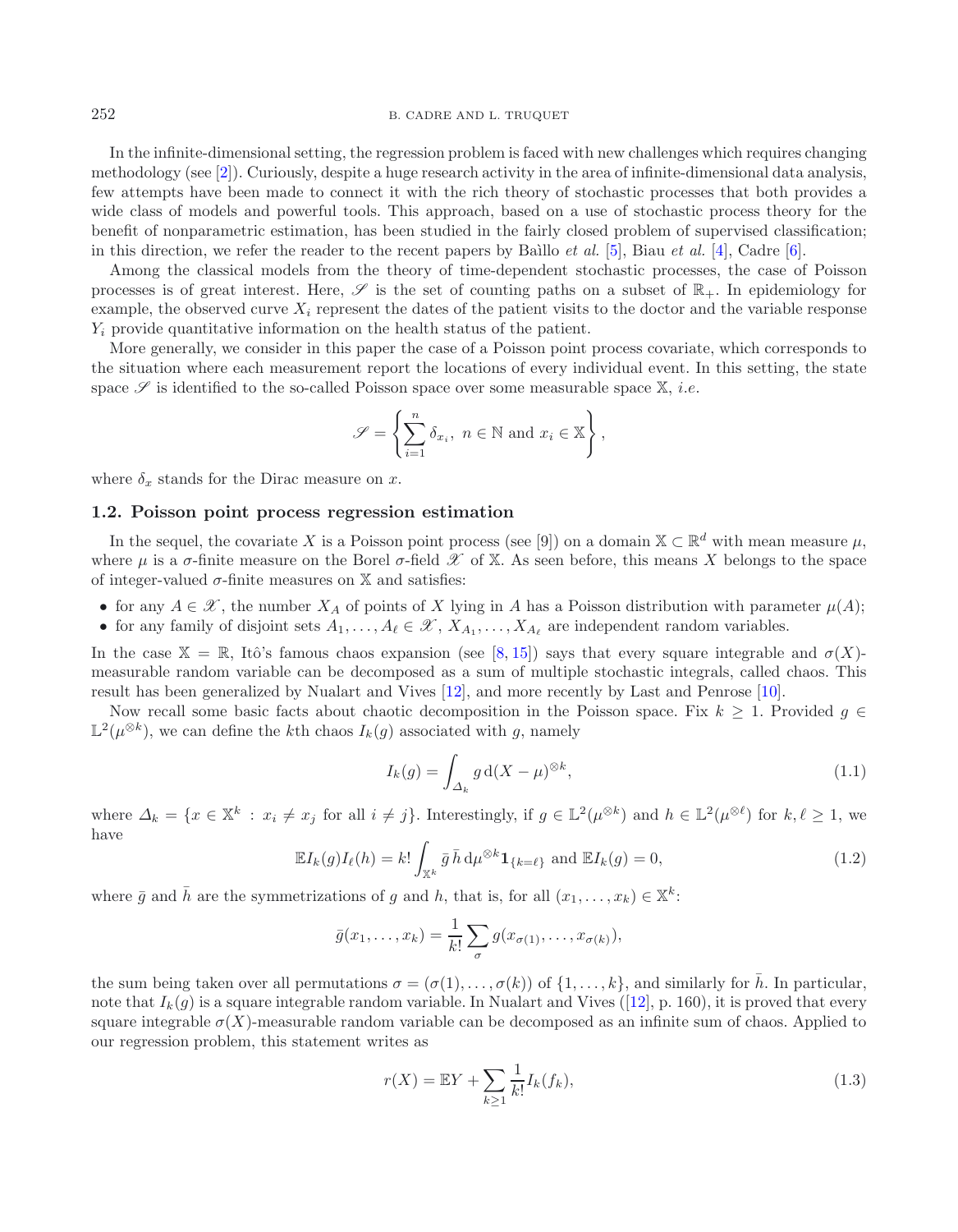where equality holds in  $\mathbb{L}^2$ , provided  $\mathbb{E}Y^2 < \infty$ . In the above formula, each  $f_k$  is an element of  $\mathbb{L}^2_{sym}(\mu^{\otimes k})$  the subset of symmetric functions in  $\mathbb{L}^2(\mu^{\otimes k})$  –, and the decomposition is defined in an unique way. Last and Penrose [10] proved that each  $f_k$  can be expressed as a difference operator of order k.

Based on independent copies of  $(X, Y)$ , we shall construct a nonparametric estimate  $\hat{r}$  of r with the help of decomposition [\(1.3\)](#page-1-0). Next section is devoted to the model, and to the construction and statistical properties of  $\hat{r}$ . In particular, we obtain a finite sample bound on the mean squared error  $\mathbb{E}(\hat{r}(X) - r(X))^2$ . Moreover, we prove that if the model is genuinely infinite-dimensional in the sense that  $\inf_{k>1} ||f_k||_{\mathbb{L}^2(\mu^{\otimes k})} > 0$  then, under some regularity conditions, and letting  $\ln_2 n = \ln(\ln n)$ :

$$
\lim_{n \to \infty} \frac{\ln \mathbb{E} (\hat{r}(X) - r(X))^2}{\sqrt{\ln n \ln_2 n}} = -\sqrt{\frac{\alpha}{2d}},
$$

for some  $\alpha \in ]0,1[$ . Last two sections contains proofs.

In this paper, we focus on Poisson point process, since it models many interesting situations that naturally raise in statistics. However, we believe that our work may be generalized, for example towards the direction of Lévy processes for which a chaotic decomposition property also holds, see [\[1\]](#page-15-4).

### <span id="page-2-0"></span>2. Regression estimate

#### **2.1. Model and heuristic of the estimate**

*Basic assumptions on the model.* We assume throughout that X is a compact set, say  $X \subset [-M, M]^d$ , and the mean measure  $\mu$  has a density  $\varphi$  with respect to the Lebesgue measure  $\lambda$  on X that is,  $\varphi : \mathbb{X} \to \mathbb{R}_+$  is such that for all Borel set  $A \subset \mathbb{X}$ :

$$
\mathbb{E}X_A = \int_A \varphi \mathrm{d}\lambda.
$$

*Heuristics.* In view of a short presentation of the heuristic of the estimate of r, we assume for simplicity that  $\varphi$  is a known positive function. Suppose also that the intensity  $\varphi$  and the  $f_k$ 's defined by [\(1.3\)](#page-1-0) are bounded functions. Let W be a bounded density on X,  $h = h(n) > 0$  and for all  $x \in X$ :

$$
W_h(x) = \frac{1}{h^d} W\left(\frac{x}{h}\right). \tag{2.1}
$$

For a real-valued function g defined on X, the notation  $g^{\otimes k}$  denotes the real-valued function on  $\mathbb{X}^k$  such that

$$
g^{\otimes k}(x) = \prod_{i=1}^{k} g(x_i), \ x = (x_1, \dots, x_k) \in \mathbb{X}^k.
$$

By relations [\(1.2\)](#page-1-1) and [\(1.3\)](#page-1-0), we have for all  $x \in \mathbb{X}^k$  and  $k \geq 1$ :

$$
\mathbb{E} Y I_k \left( W_h^{\otimes k} (x - \cdot) \right) = \mathbb{E} r(X) I_k \left( W_h^{\otimes k} (x - \cdot) \right)
$$
  

$$
= \sum_{\ell \ge 1} \frac{1}{\ell!} \mathbb{E} I_\ell(f_\ell) I_k \left( W_h^{\otimes k} (x - \cdot) \right)
$$
  

$$
= \int_{\mathbb{X}^k} f_k \overline{W}_h^{\otimes k} (x - \cdot) \varphi^{\otimes k} d\lambda^{\otimes k},
$$

where  $\bar{W}_h^{\otimes k}(x - \cdot)$  is the symmetrization of the function  $W_h^{\otimes k}(x - \cdot)$ . Since  $f_k$  is a symmetric function, we can write

$$
\mathbb{E} Y I_k \left( W_h^{\otimes k} (x - \cdot) \right) = \int_{\mathbb{X}^k} f_k W_h^{\otimes k} (x - \cdot) \varphi^{\otimes k} d\lambda^{\otimes k}.
$$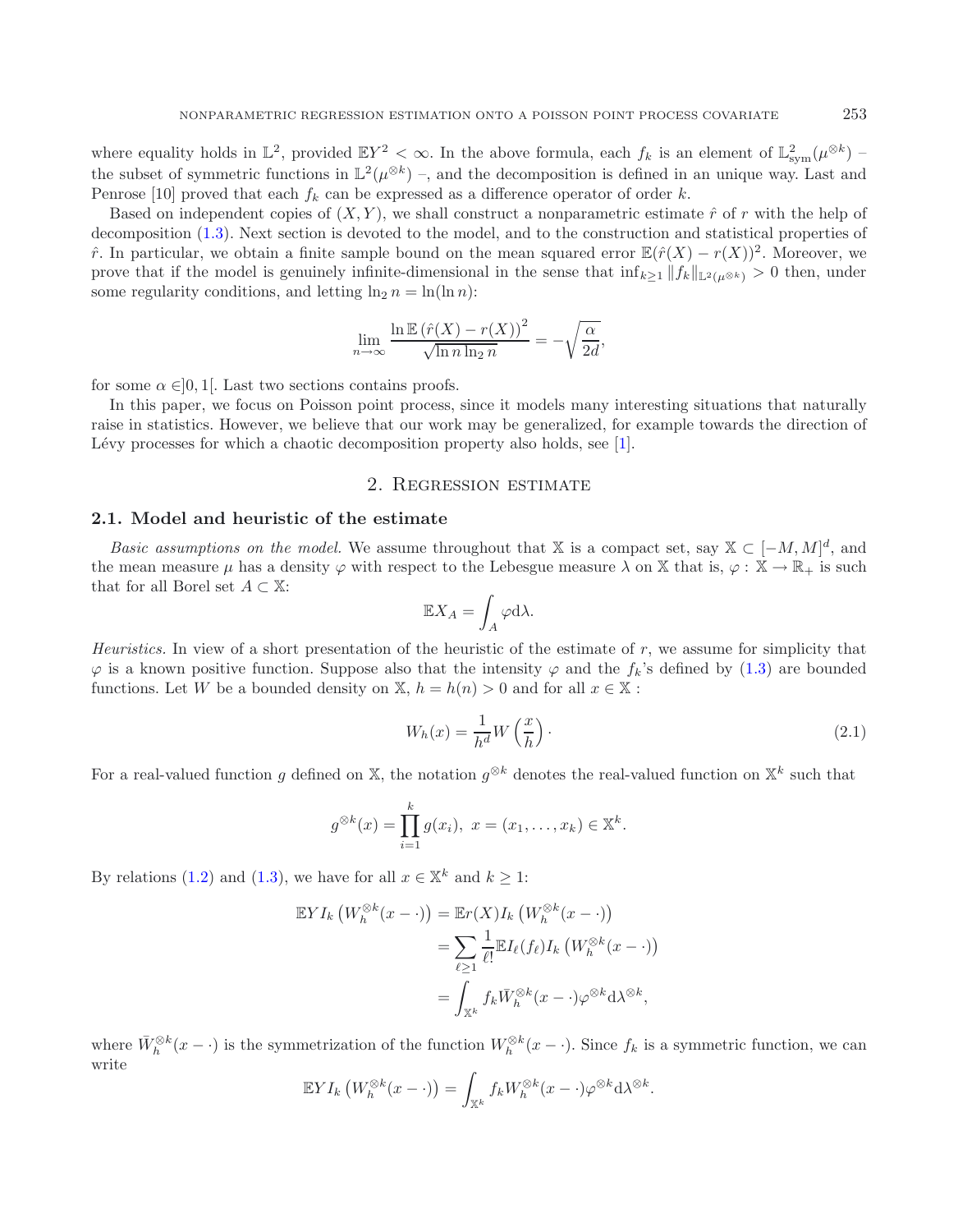Thus, under smoothness assumptions on  $\varphi$  and  $f_k$ , the right-hand side converges to  $f_k(x)\varphi^{\otimes k}(x)$ , provided  $h \to 0$ . From the left-hand side, we thus deduce that a kernel-type estimator of  $f_k(x)$  based on independent copies  $(X_1, Y_1), \ldots, (X_n, Y_n)$  of  $(X, Y)$  is

<span id="page-3-1"></span><span id="page-3-0"></span>
$$
\tilde{f}_k(x) = \frac{1}{n} \sum_{i=1}^n Y_i \int_{\Delta_k} \frac{W_h^{\otimes k}(x - \cdot)}{\varphi^{\otimes k}(x)} d(X_i - \mu)^{\otimes k}.
$$

By  $(1.1)$ , the kth chaos  $I_k(f_k)$  is thus estimated by

$$
\tilde{I}_k = \int_{\Delta_k} \tilde{f}_k(x) d(X - \mu)^{\otimes k},\tag{2.2}
$$

which, by  $(1.3)$ , gives the estimator  $\tilde{r}$  of r defined by

$$
\tilde{r}(X) = \bar{Y}_n + \sum_{k=1}^{N(n)} \frac{1}{k!} \tilde{I}_k,
$$
\n(2.3)

where  $N(n)$  tends to infinity and, as usual,

$$
\bar{Y}_n = \frac{1}{n} \sum_{i=1}^n Y_i.
$$

However, this construction requires the unrealistic assumption that  $\varphi$  is known. Thus we shall first present a nonparametric estimator of  $\varphi$ , then we shall adapt the previous idea to this context.

## **2.2. Construction of the estimator**

*Estimation of*  $\varphi$ . Construction of the nonparametric estimate of  $\varphi$  is based on Mecke's Formula (see [\[11](#page-16-6)]), which states in particular that

<span id="page-3-2"></span>
$$
\mathbb{E}\int_{\mathbb{X}}\gamma\,\mathrm{d}X=\int_{\mathbb{X}}\gamma\,\mathrm{d}\mu=\int_{\mathbb{X}}\gamma\,\varphi\mathrm{d}\lambda,
$$

provided  $\gamma : \mathbb{X} \to \mathbb{R}$  is in  $\mathbb{L}^1(\mu)$ . With this respect, we define the nonparametric estimator  $\hat{\varphi}$  of  $\varphi$  by

$$
\hat{\varphi}(x) = \frac{1}{n} \sum_{j=1}^{n} \int_{\mathbb{X}} K_b(x, x') X_j(\mathrm{d}x'), \ x \in \mathbb{X},
$$

where, for all  $x = (x_1, \ldots, x_d)$  and  $u = (u_1, \ldots, u_d) \in \mathbb{X}$ ,

$$
K_b(x, u) = \prod_{j=1}^d \left( J_b(x_j - u_j) + J_b(2M + x_j + u_j) + J_b(2M - x_j - u_j) \right). \tag{2.4}
$$

In the above formula, J is a continuous and symmetric density on  $[-1, 1]$  and, for the bandwidth  $b = b(n) > 0$ such that  $b \to 0$  as  $n \to \infty$ :

$$
J_b(y) = \frac{1}{b}J\left(\frac{y}{b}\right), \ y \in [-b, b].
$$

This particular construction is classical in order to avoid bias on the boundary of X, a classical drawback of usual convolution kernel estimators, for example when the intensity is positive on the boundary of X. In this case, we need to correct the bias using one-sided kernel near the boundary (see p. 30 in the book by Silverman [\[14\]](#page-16-7)).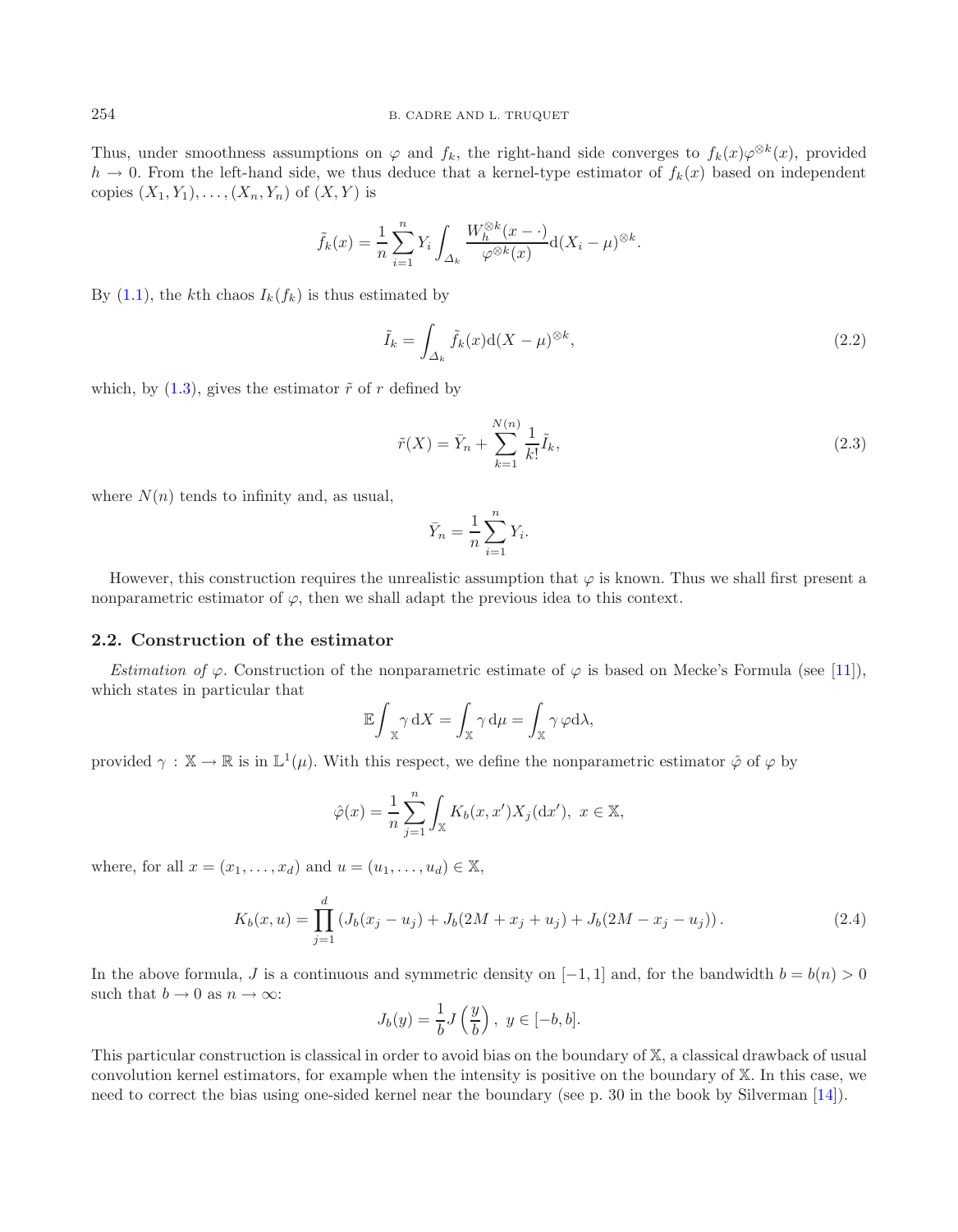Then, we define for all  $i = 1, \ldots, n$  the leave-one-out nonparametric estimator  $\hat{\varphi}_i$  of  $\varphi$  by

$$
\hat{\varphi}_i(x) = \hat{\varphi}(x) - \frac{1}{n} \int_{\mathbb{X}} K_b(x, x') X_i(\mathrm{d}x')
$$

$$
= \frac{1}{n} \sum_{j=1, j \neq i}^n \int_{\mathbb{X}} K_b(x, x') X_j(\mathrm{d}x'),
$$

for  $x \in \mathbb{X}$ . Leave-one-out procedure is only considered here for technical matters.

*Chaos estimate.* Now consider the vanishing sequences  $\rho = \rho(n) > 0$  and  $h = h(n) > 0$ . Following [\(2.2\)](#page-3-0), the leave-one-out estimator of the kth chaos  $I_k(f_k)$  is  $\hat{I}_k$ , such that

$$
\hat{I}_k = \frac{1}{n} \sum_{i=1}^n Y_i \int_{\Delta_k} \left[ \int_{\Delta_k} \frac{W_h^{\otimes k}(x - \cdot)}{(\hat{\varphi}_i + \rho)^{\otimes k}(x)} (\mathrm{d}X_i - \hat{\varphi}_i \mathrm{d}\lambda)^{\otimes k} \right] (\mathrm{d}X - \hat{\varphi}_i \mathrm{d}\lambda)^{\otimes k}(x),
$$

where  $W_h$  is defined by [\(2.1\)](#page-2-0). In the sequel, we assume for simplicity that W has a compact support. *Regression estimate.* Finally, following the idea drawn by  $(2.3)$ , the estimator  $\hat{r}$  of r is

$$
\hat{r}(X) = \bar{Y}_n + \sum_{k=1}^{N(n)} \frac{1}{k!} \hat{I}_k,
$$

where  $N(n)$  tends to infinity.

#### **2.3. Result**

In the sequel,  $\|.\|$  is the euclidean norm on any  $\mathbb{R}^p$ . We assume that  $(X, Y)$  is independent from the sample  $(X_1, Y_1), \ldots, (X_n, Y_n)$ . Now introduce the assumptions on the model.

H1. Y is a bounded random variable.

H2. inf<sub>X</sub>  $\varphi > 0$  and there exists  $L_1 > 0$  such that for all  $x, y \in \mathbb{X}$ :

$$
|\varphi(x) - \varphi(y)| \le L_1 ||x - y||.
$$

H3. There exists a constant  $L_2 > 0$  such that for all  $k \ge 1$  and  $x, y \in \mathbb{X}^k$ :

$$
|f_k(x) - f_k(y)| \le L_2^k ||x - y||.
$$

Recall that  $h = h(n)$ ,  $b = b(n)$  and  $\rho = \rho(n)$  are vanishing sequences of positive numbers. Moreover,  $N(n)$ tends to infinity; for simplicity, we write N instead of  $N(n)$ .

H4. There exist two constants  $C_1, C_2 > 0$  such that  $nb^{d+2}$ ,  $nh^{dN+1}$  and  $nb^d\rho^3/N$  are bounded below by  $C_1$ , and  $b^2 + \rho \leq C_2 h^{dN+1}.$ 

Assumptions H1–H3 are classical in nonparametric estimation. H1 has been introduced for technical matters; however, similar results can be proved under tail assumptions on Y. Observe moreover that, since X is bounded, H3 holds when, for instance, the pair  $(X, Y)$  is such that each  $f_k$  can be written as  $f_k(x) = \theta^{\otimes k}(x)$  for all  $x \in \mathbb{X}^k$ , where  $\theta$  is a bounded Lipschitz function on X.

Finally, it is easily seen that H4 holds for  $b = n^{-\gamma}$ ,  $\rho = n^{-\beta}$  and h, N defined by formulas [\(2.6\)](#page-5-0) below, under the additional constraints that  $0 < \gamma < 1/(d+2)$ ,  $0 < 3\beta < 1-d\gamma$  and  $\alpha < \min(1,\beta,2\gamma)$ . Note that last constraint is sufficient for  $b^2 + \rho \leq C_2 h^{dN+1}$  to hold because, under the condition  $u_N/(N \ln N) \to 0$  as  $n \to \infty$ :

$$
\ln h^{dN+1} = -\alpha \ln n + o(\ln n).
$$

Moreover, since

$$
\ln nh^{dN+1} = (1 - \alpha) \ln n + o(\ln n),
$$

we see that  $\alpha < 1$  is a sufficient condition for  $nh^{dN+1} \geq C_1$  to hold.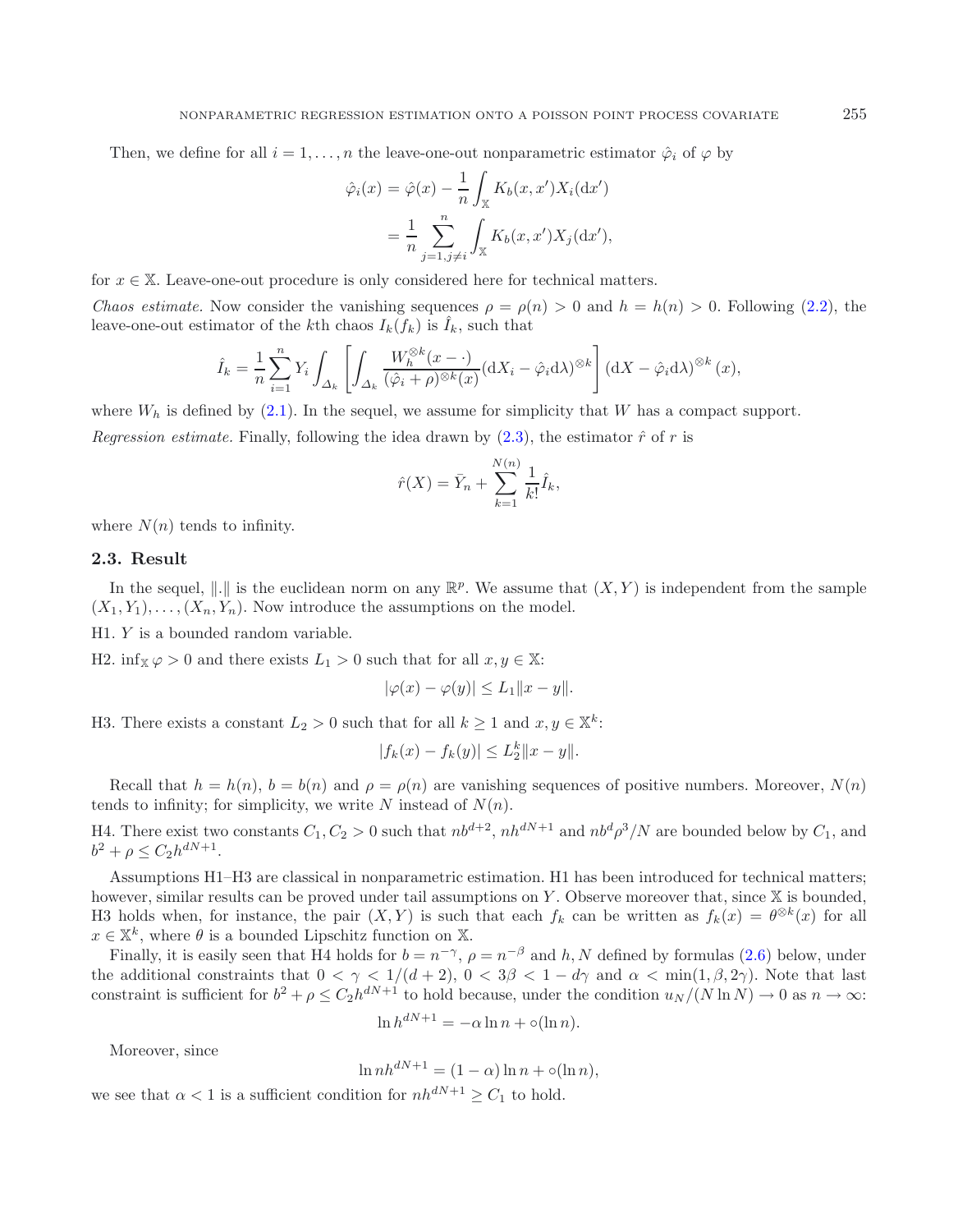<span id="page-5-1"></span>**Theorem 2.1.** *Assume that* H1–H4 *hold. Then, there exists*  $C \geq 1$  *such that* 

<span id="page-5-0"></span>
$$
\mathbb{E}\left(\hat{r}(X) - r(X)\right)^2 \le C^N \left(h + \frac{1}{N!}\right). \tag{2.5}
$$

*In particular, for the following choices:*

$$
N = \left[ \sqrt{\frac{2\alpha \ln n}{d \ln_2 n}} \right], \quad h = e^{-N \ln N - u_N}, \tag{2.6}
$$

*where*  $\alpha > 0$  *and*  $u_N \geq 0$  *is such that*  $u_N/(N \ln N) \to 0$  *as*  $n \to \infty$ *, we have:* 

$$
\limsup_{n \to \infty} \frac{\ln \mathbb{E} (\hat{r}(X) - r(X))^2}{\sqrt{\ln n \ln_2 n}} \le -\sqrt{\frac{\alpha}{2d}}.
$$

Theorem [2.1](#page-5-1) entails that, for all  $\omega < \alpha/(2d)$  and n large enough, the mean squared error between  $\hat{r}(X)$  and  $r(X)$  is at least

$$
\exp\left(-\sqrt{\omega \ln n \ln_2 n}\right).
$$

Note that this rate is obtained for those bandwidths h that satisfy, as  $n \to \infty$ :

$$
\ln h \sim -\sqrt{\frac{\alpha}{2d} \ln n \ln_2 n}.
$$

Hence, the general finding here is that the rate of convergence of the mean squared error is much slower than the traditional finite-dimensional rate (see [\[7](#page-16-0)]), but faster than the rates obtained by Biau *et al.* [\[3](#page-15-5)] in the infinite-dimensional setting. This, of course, is explained by the fact that we fully exploit the particular nature of the covariate via the chaotic decomposition of square integrable  $\sigma(X)$ -measurable random variables whereas Biau *et al.* [\[3\]](#page-15-5) utilize a k-nearest neighbor estimator whose construction does not depend on the law of X.

For fixed k, estimation of  $f_k$  more or less requires to make use of usual tools in nonparametric estimation in dimension dk. In particular, optimal estimator of  $f_k$  should be obtain for this specific problem. However, the mean squared error in the estimation of  $r(X)$  not only depends on the risks in the estimation of the  $f_k$ 's, but also on the remainder term of the chaotic decomposition which plays a key role. Thus, we proceed to a simultaneous optimization of N and the risks of the estimates of  $f_1, \ldots, f_N$ , leading to non-standard choices for the bandwidths. Nevertheless, due to the lack of information on the minimax rate of convergence in this infinite-dimensional setting, we can not guarantee that this procedure leads to an optimal estimate for  $r(X)$ .

Our task is now to prove that the rate of Theorem [2.1](#page-5-1) is optimal in a genuine infinite-dimensional setting. With this goal, we see that it is necessary to strengthen the conditions on the model. Indeed, if all the  $f_k$ 's for  $k \geq k_0$  have a null  $\mathbb{L}^2_{sym}(\mu^{\otimes k})$ -norm, then r can be decomposed into a finite sum of chaos (see [1.3\)](#page-1-0), and hence we are faced with a finite-dimensional estimation problem, for which the rate of theorem [2.1](#page-5-1) may not be optimal. To avoid this situation, we assume that all the  $f_k$ 's have a  $\mathbb{L}^2(\mu^{\otimes k})$ -norm greater than a positive constant.

<span id="page-5-2"></span>**Theorem 2.2.** *Assume that* H1–H4 *hold, and*  $\inf_{k>1} ||f_k||_{L^2(\mu^{\otimes k})} > 0$ . If N and h are given by [\(2.6\)](#page-5-0) with the *additional assumption on*  $u_N$  *that*  $u_N/N \to \infty$ *, we have* 

$$
\lim_{n \to \infty} \frac{\ln \mathbb{E} (\hat{r}(X) - r(X))^2}{\sqrt{\ln n \ln_2 n}} = -\sqrt{\frac{\alpha}{2d}}.
$$

To the best of our knowledge, this is the first exact (logarithmic) rate in the regression estimation problem with a Poisson point process covariate. However, it is an open problem to know whether this rate is optimal over the whole class of regression estimates.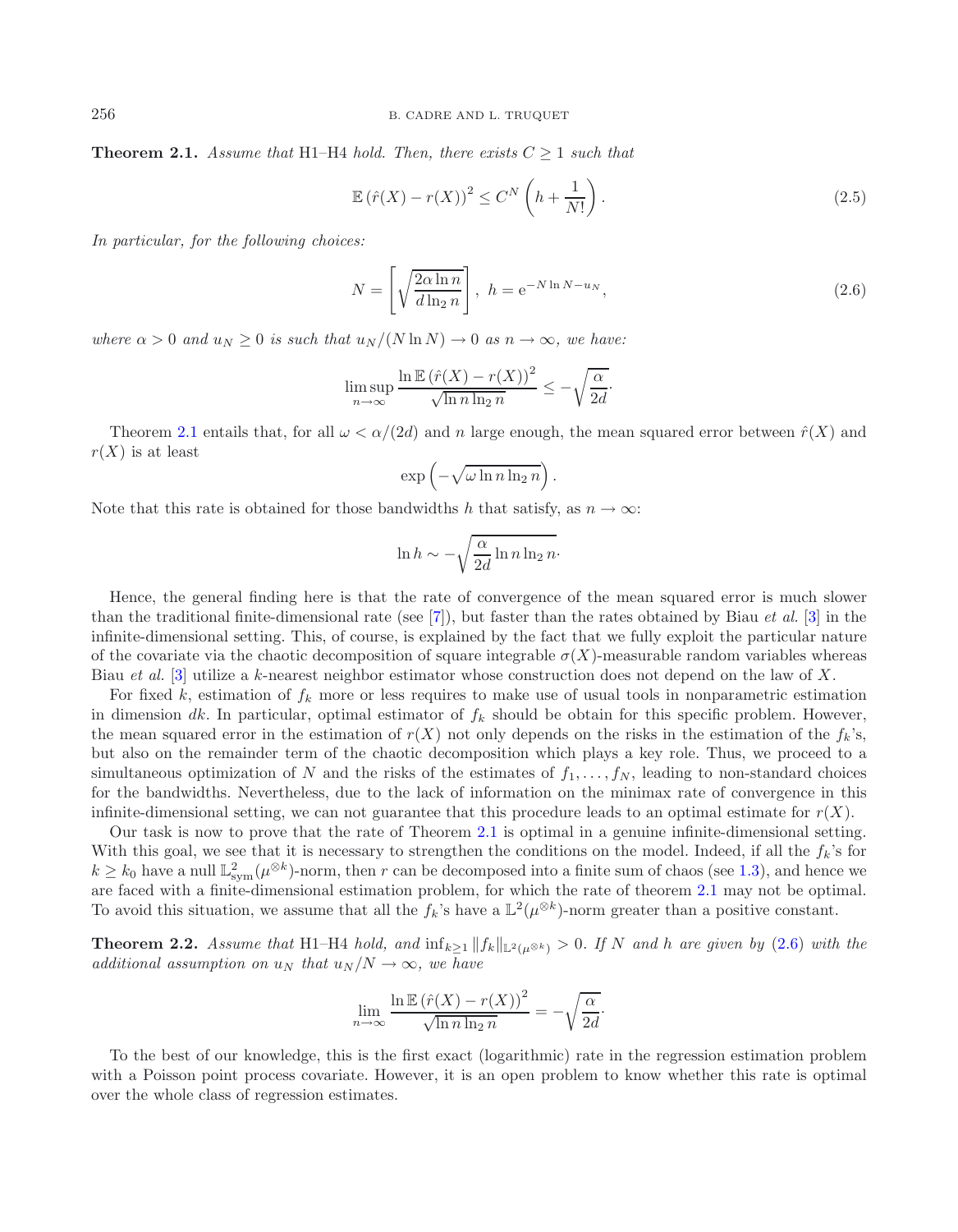## 3. Proofs of theorems [2.1](#page-5-1) and [2.2](#page-5-2)

In the sequel,  $\kappa > 0$  is such that  $\sup_{\mathbb{X}} \varphi \sup_{\mathbb{R}^{2d}} K \leq \kappa$  and we assume for simplicity that constants  $C_1, C_2$  of assumption H4 are equal to 1. Moreover, we assume that  $\rho$ , b and h are smaller than 1 (recall that they vanish as *n* tends to infinity). Finally, we let for all  $k \geq 1$ :

<span id="page-6-1"></span>
$$
\beta_k = \rho^{-k} \exp\left(-\frac{nb^d \rho^2}{4\kappa}\right).
$$

<span id="page-6-0"></span>We start the section with the following result, whose proof is presented later in this section.

**Lemma 3.1.** *Assume that assumptions* H1–H3 *hold and*  $nb^{d+2} \ge 1$ *. Then, there exists*  $C \ge 1$  *such that for all*  $k \geq 1$ *:* 

$$
\mathbb{E}\left(\hat{I}_k - I_k(f_k)\right)^2 \leq C^k \left( (k!)^2 \frac{b^2 + \beta_{2k}}{h^{dk}} + h + \frac{k!}{nh^{dk}} \right).
$$

<span id="page-6-2"></span>**Proof of Theorem [2.1.](#page-5-1)** In the sequel,  $C \geq 1$  denotes a constant whose value may change from line to line. According to Jensen's inequality and Lemma [3.1:](#page-6-0)

$$
\mathbb{E}\left(\sum_{k=1}^{N}\frac{1}{k!}\left(\hat{I}_{k}-I_{k}(f_{k})\right)\right)^{2} \leq C^{N}\sum_{k=1}^{N}\left(\frac{b^{2}+\beta_{2k}}{h^{dk}}+\frac{h}{(k!)^{2}}+\frac{1}{k!nh^{dk}}\right) \leq C^{N}\left(\frac{b^{2}+\beta_{2N}}{h^{dN}}+h+\frac{1}{nh^{dN}}\right).
$$
\n(3.1)

Moreover, according to Theorem 4.2 in Last and Penrose [10],

$$
\mathbb{E}\left(\sum_{k\geq N+1} \frac{I_k(f_k)}{k!}\right)^2 \leq \frac{1}{N!} \mathbb{E}\int_{\mathbb{X}^{N+2}} \left[D_x^{N+2}r(X)\right]^2 \varphi^{\otimes (N+2)}(x) \lambda^{\otimes (N+2)}(\mathrm{d}x),\tag{3.2}
$$

where for all  $x \in \mathbb{X}^{N+2}$ ,  $D_x^{N+2}$  denotes the difference operator of order  $N+2$ , that is, if  $\delta_z$  is the Dirac mass on z:

$$
D_x^{N+2}r(X) = \sum_{S \subset \{1, ..., N+2\}} (-1)^{N+2-|S|} r\left(X + \sum_{s \in S} \delta_{x_s}\right).
$$

<span id="page-6-3"></span>In the formula above,  $|S|$  is the number of elements of S. But  $|r|$  is bounded since Y is bounded under H1. Hence,  $|D_x^{N+2}r(X)| \leq C2^{N+2}$  and, by [\(3.2\)](#page-6-1):

$$
\mathbb{E}\left(\sum_{k\geq N+1}\frac{I_k(f_k)}{k!}\right)^2\leq \frac{C^N}{N!}.
$$

Putting all pieces together, we deduce from [\(3.1\)](#page-6-2) and above that

$$
\mathbb{E} (\hat{r}(X) - r(X))^2 \le C^N \left( \frac{1}{n} + \frac{b^2 + \beta_{2N}}{h^{dN}} + h + \frac{1}{nh^{dN}} + \frac{1}{N!} \right),
$$

because  $\mathbb{E}(\mathbb{E}Y - \bar{Y}_n)^2 \leq 1/n$ . Now, under condition H4 which in particular states that  $nb^d\rho^3/N \geq 1$ , we have for  $n$  large enough:

$$
\beta_{2N} \le \rho^{-2N} e^{3N \ln \rho} \le \rho. \tag{3.3}
$$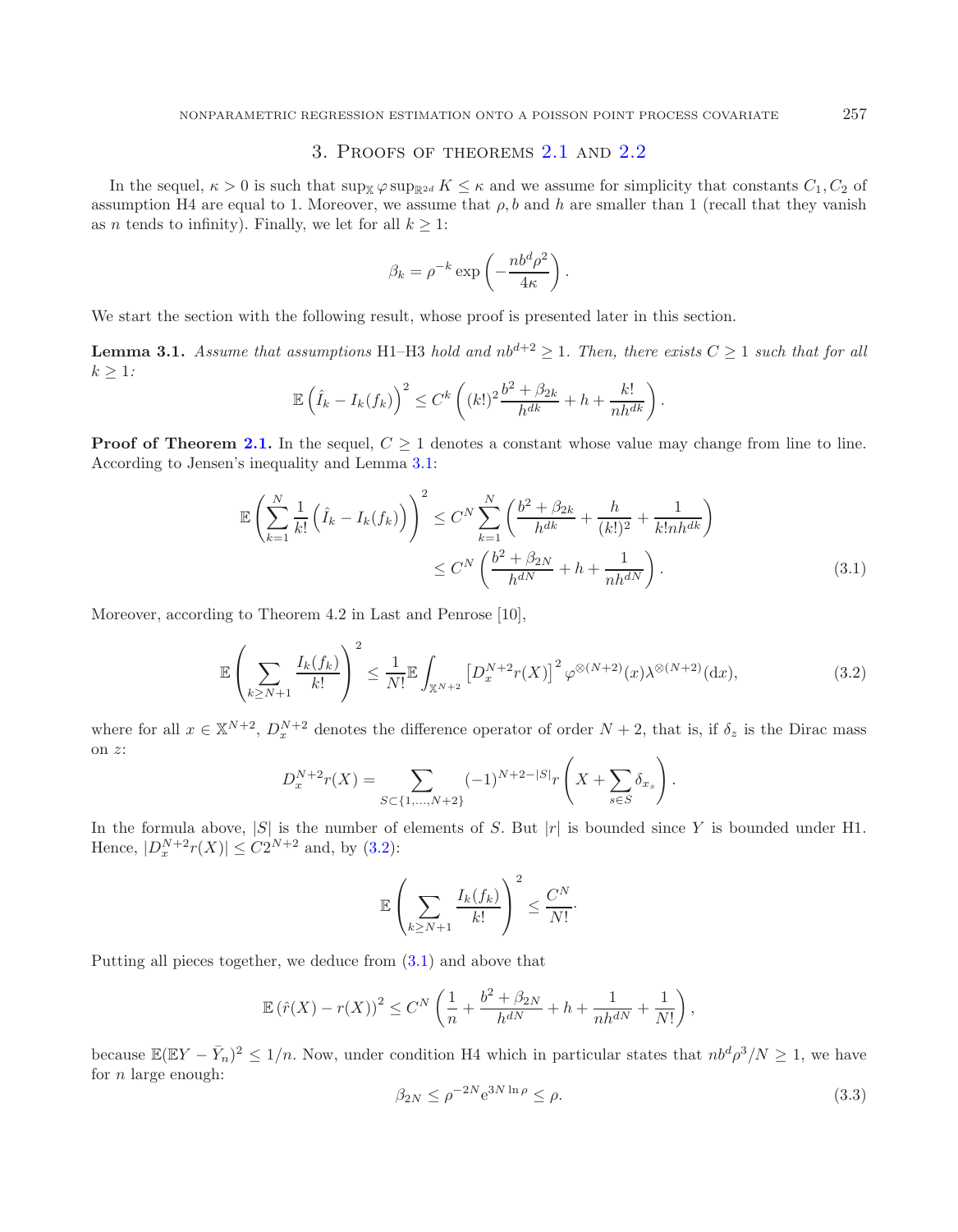Moreover, since  $nh^{dN+1} \ge 1$  and  $b^2 + \rho \le h^{dN+1}$ :

<span id="page-7-0"></span>
$$
\mathbb{E}\left(\hat{r}(X) - r(X)\right)^2 \le C^N \left(h + \frac{1}{N!}\right),\tag{3.4}
$$

hence the first part of the theorem.

Now consider the case where  $N$  and  $h$  are given by  $(2.6)$ . We have

<span id="page-7-1"></span>
$$
C^{N}h = e^{N \ln C - N \ln N - u_N} \le e^{-N \ln N + N \ln C}.
$$
\n(3.5)

Furthemore, according to the Stirling's formula,

$$
\frac{C^N}{N!} \le e^{N \ln C + N - N \ln N}.
$$

Hence by [\(3.4\)](#page-7-0), we have for all  $\varepsilon > 0$ :

$$
\ln \mathbb{E} (\hat{r}(X) - r(X))^2 \leq \ln \left( e^{-N \ln N + N \ln C} + e^{-N \ln N + N(1 + \ln C)} \right)
$$
  
 
$$
\leq -N \ln N + \ln \left( e^{N \ln C} + e^{N(1 + \ln C)} \right).
$$

Moreover, by the very definition of  $N$  given in  $(2.6)$ :

$$
N \ln N = \left[ \sqrt{\frac{2\alpha \ln n}{d \ln_2 n}} \right] \ln \left[ \sqrt{\frac{2\alpha \ln n}{d \ln_2 n}} \right] = \sqrt{\frac{\alpha}{2d} \ln n \ln_2 n} \ (1 + o(1)). \tag{3.6}
$$

Putting all pieces together yield

$$
\limsup_{n \to \infty} \frac{\ln \mathbb{E} (\hat{r}(X) - r(X))^2}{\sqrt{\ln n \ln_2 n}} \le -\sqrt{\frac{\alpha}{2d}},
$$

 $\hfill \square$ 

which is the desired result.

**Proof of Theorem [2.2.](#page-5-2)** For simplicity, we assume that  $\inf_{k\geq 1} ||f_k||_{\mathbb{L}^2(\mu^{\otimes k})} \geq 1$ . Then, by the triangle inequality and [\(1.2\)](#page-1-1):

$$
\sqrt{\mathbb{E}(\hat{r}(X) - r(X))^2} = \sqrt{\mathbb{E}\left[\sum_{k=1}^N \frac{1}{k!} \left(\hat{I}_k - I_k(f_k)\right) - \sum_{k \ge N+1} \frac{1}{k!} I_k(f_k)\right]^2}
$$
  
\n
$$
\ge \sqrt{\mathbb{E}\left(\sum_{k \ge N+1} \frac{1}{k!} I_k(f_k)\right)^2} - \sqrt{\mathbb{E}\left(\sum_{k=1}^N \frac{1}{k!} \left(\hat{I}_k - I_k(f_k)\right)\right)^2}
$$
  
\n
$$
\ge \frac{1}{\sqrt{(N+1)!}} - \sqrt{\mathbb{E}\left(\sum_{k=1}^N \frac{1}{k!} \left(\hat{I}_k - I_k(f_k)\right)\right)^2}.
$$

Applying successively [\(3.1\)](#page-6-2), [\(3.3\)](#page-6-3) and H4, we first deduce that

$$
\mathbb{E}\left(\sum_{k=1}^N \frac{1}{k!} \left(\hat{I}_k - I_k(f_k)\right)\right)^2 \leq C^N h = e^{-N \ln N + N \ln C - u_N}.
$$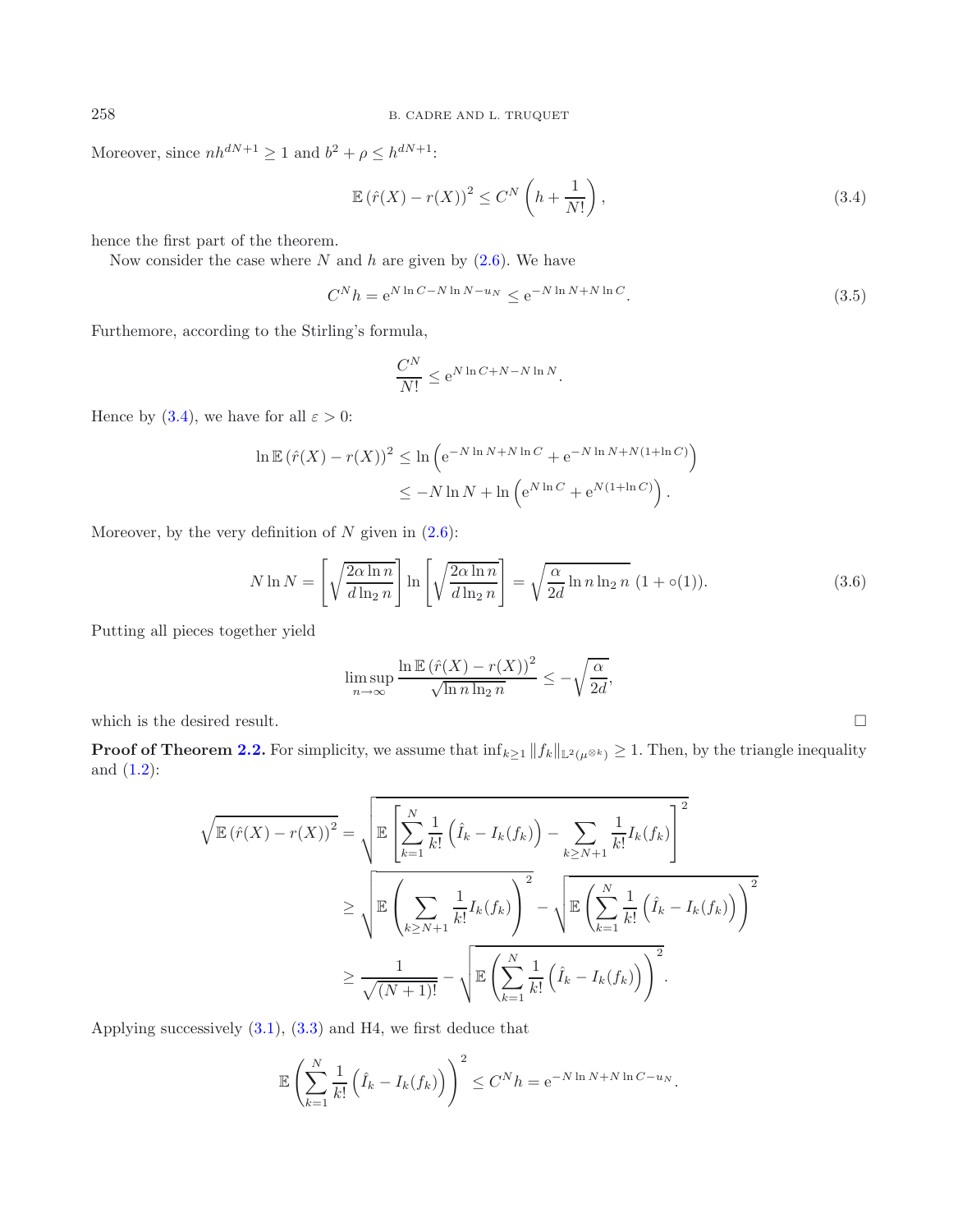Moreover, by the Stirling's formula:

$$
\frac{1}{(N+1)!} \ge e^{-(N+3/2)\ln(N+1)+N}.
$$

Consequently,  $\mathbb{E}(\hat{r}(X) - r(X))^2$  is greater than

<span id="page-8-0"></span>
$$
\left(e^{-(N/2+3/4)\ln(N+1)+N/2}-e^{-(N/2)\ln N+(N/2)\ln C-u_N/2}\right)^2.
$$

Then, using the condition  $u_N/N \to \infty$ , we get with easy calculations that

$$
\ln \mathbb{E} (\hat{r}(X) - r(X))^2 \geq -N \ln N + cN,
$$

for some constant  $c > 0$ . By  $(3.6)$ , we deduce that

$$
\liminf_{n \to \infty} \frac{\ln \mathbb{E} (\hat{r}(X) - r(X))^2}{\sqrt{\ln n \ln_2 n}} \ge -\sqrt{\frac{\alpha}{2d}},
$$

which, combined with Theorem  $2.1$ , gives the result.

Fix  $k \ge 1$  and denote for all  $x, y \in \mathbb{X}^k$ :

$$
\hat{g}_{k,i}(x,y) = \frac{W_h^{\otimes k}(x-y)}{(\hat{\varphi}_i + \rho)^{\otimes k}(x)}.
$$
\n(3.7)

We also let for all  $i = 1, \ldots, n$ :

<span id="page-8-1"></span>
$$
d\hat{X}_i = dX_i - \hat{\varphi}_i d\lambda, \ d\bar{X}_i = dX - \hat{\varphi}_i d\lambda,
$$
\n(3.8)

$$
d\tilde{X}_i = dX_i - \varphi d\lambda \text{ and } d\tilde{X} = dX - \varphi d\lambda.
$$
 (3.9)

With this respect, we have:

$$
\hat{I}_k = \frac{1}{n} \sum_{i=1}^n Y_i \int_{\Delta_k^2} \hat{g}_{k,i}(x, y) \hat{X}_i^{\otimes k}(\mathrm{d}y) \bar{X}_i^{\otimes k}(\mathrm{d}x).
$$

**Proof of Lemma [3.1.](#page-6-0)** For simplicity, we shall assume in this proof that  $|Y| \leq 1$ . Moreover,  $C \geq 1$  denotes a constant whose value may change from line to line. With the help of notations  $(3.7)$ – $(3.9)$ , we let:

$$
\hat{J}_1 = \frac{1}{n} \sum_{i=1}^n Y_i \int_{\Delta_k^2} \hat{g}_{k,i}(x, y) \tilde{X}_i^{\otimes k}(\mathrm{d}y) \tilde{X}^{\otimes k}(\mathrm{d}x)
$$

$$
\hat{J}_2 = \frac{1}{n} \sum_{i=1}^n Y_i \int_{\Delta_k^2} g_k(x, y) \tilde{X}_i^{\otimes k}(\mathrm{d}y) \tilde{X}^{\otimes k}(\mathrm{d}x),
$$

where, for  $x, y \in \mathbb{X}^k$ :

$$
g_k(x,y) = \frac{W_h^{\otimes k}(x-y)}{\varphi^{\otimes k}(x)}.
$$

Then, since  $|Y| \leq 1$ , we get by Jensen's inequality:

$$
\mathbb{E}\left(\hat{I}_k - \hat{J}_1\right)^2 \leq \mathbb{E}\left(\int_{\Delta_k^2} \hat{g}_{k,1}(x,y) \left[\hat{X}_1^{\otimes k}(\mathrm{d}y)\bar{X}_1^{\otimes k}(\mathrm{d}x) - \tilde{X}_1^{\otimes k}(\mathrm{d}y)\tilde{X}^{\otimes k}(\mathrm{d}x)\right]\right)^2
$$
  
\$\leq 2(R\_{1k} + R\_{2k}),\$

 $\Box$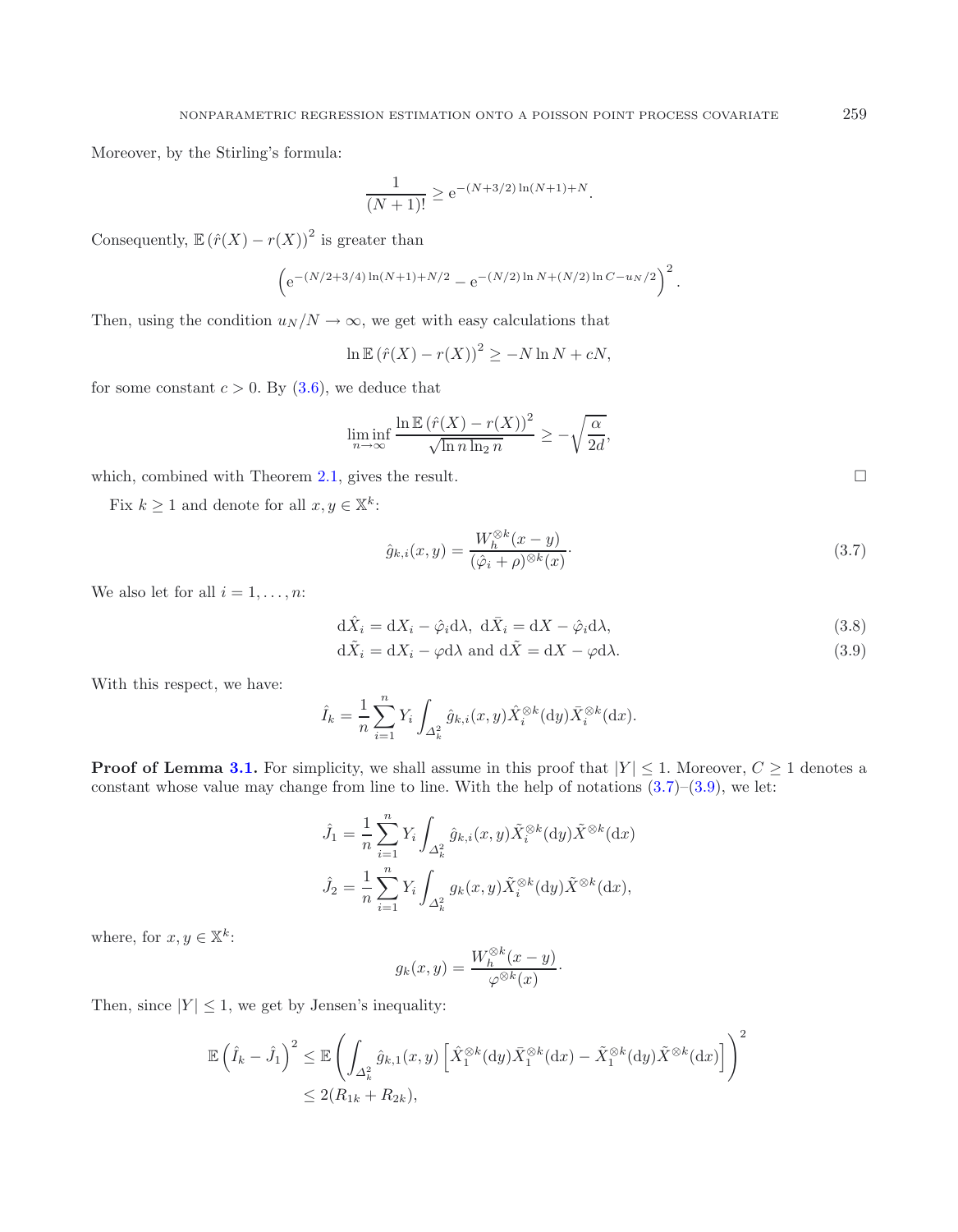where  $R_{1k}$  and  $R_{2k}$  are defined in Lemma [4.4.](#page-14-0) Hence,

<span id="page-9-1"></span>
$$
\mathbb{E}\left(\hat{I}_k - \hat{J}_1\right)^2 \le C^k(k!)^2 (1 + \beta_{2k}) \frac{b^2}{h^{dk}}.\tag{3.10}
$$

Moreover, conditioning first by  $X_1, \ldots, X_n$  then by  $X_2, \ldots, X_n$ , we find with two successive applications of the isometry formula [\(1.2\)](#page-1-1), that

$$
\mathbb{E}\left(\hat{J}_1 - \hat{J}_2\right)^2 \leq \mathbb{E}\left(\int_{\Delta_k^2} (\hat{g}_{k,1}(x,y) - g_k(x,y)) \tilde{X}_1^{\otimes k}(\mathrm{d}y) \tilde{X}^{\otimes k}(\mathrm{d}x)\right)^2
$$
  

$$
\leq (k!)^2 \int_{\mathbb{X}^{2k}} \mathbb{E}\left(\hat{g}_{k,1}(x,y) - g_k(x,y)\right)^2 \varphi^{\otimes k}(x) \varphi^{\otimes k}(y) \mathrm{d}x \mathrm{d}y.
$$

<span id="page-9-2"></span>Thus, using the notation of Lemma [4.3,](#page-13-0) we get:

$$
\mathbb{E}\left(\hat{J}_1 - \hat{J}_2\right)^2 \le C^k(k!)^2 N_k \int_{\mathbb{X}^{2k}} \left(W_h^{\otimes k}(x - y)\right)^2 dxdy
$$
  
 
$$
\le C^k(k!)^2 \frac{b^2 + \rho^2 + \beta_{2k}}{h^{dk}}.
$$
 (3.11)

<span id="page-9-0"></span>Finally, formula [\(1.2\)](#page-1-1) gives

$$
\mathbb{E}\left(\hat{J}_2 - I_k(f_k)\right)^2 = \int_{\mathbb{X}^k} \mathbb{E}\left(\frac{1}{n}\sum_{i=1}^n Z_i(x) - f_k(x)\right)^2 \varphi^{\otimes k}(x) dx
$$

$$
= \int_{\mathbb{X}^k} \left(\frac{1}{n} \text{var}\left(Z_1(x)\right) + \left(\mathbb{E}Z_1(x) - f_k(x)\right)^2\right) \varphi^{\otimes k}(x) dx,
$$
(3.12)

where for all  $x \in \mathbb{X}^k$  and  $i = 1, \ldots, n$ :

$$
Z_i(x) = Y_i \int_{\Delta_k} g_k(x, y) \tilde{X}_i^{\otimes k}(\mathrm{d}y).
$$

By  $(1.3)$  and  $(1.2)$ :

$$
\mathbb{E} Z_1(x) = \mathbb{E} r(X) \int_{\Delta_k} g_k(x, y) \tilde{X}^{\otimes k}(\mathrm{d}y) = \int_{\mathbb{X}^k} f_k(y) g_k(x, y) \varphi^{\otimes k}(y) \mathrm{d}y
$$

$$
= \frac{1}{\varphi^{\otimes k}(x)} \int_{\mathbb{X}^k} f_k(y) W_h^{\otimes k}(x - y) \varphi^{\otimes k}(y) \mathrm{d}y.
$$

Then, easy calculations prove that, since  $W$  has a compact support:

$$
\int_{\mathbb{X}^k} \left( \mathbb{E} Z_1(x) - f_k(x) \right)^2 \varphi^{\otimes k}(x) dx \le C^k h. \tag{3.13}
$$

Moreover, by  $(1.2)$ :

$$
\operatorname{var}(Z_1(x)) \leq \mathbb{E}\left(\int_{\Delta_k} g_k(x, y) X^{\otimes k}(\mathrm{d}y)\right)^2
$$
  

$$
\leq k! \int_{\mathbb{X}^k} g_k^2(x, y) \varphi^{\otimes k}(y) \mathrm{d}y
$$
  

$$
\leq \frac{k!}{[\varphi^{\otimes k}(x)]^2} \int_{\mathbb{X}^k} [W_h^{\otimes k}(x-y)]^2 \varphi^{\otimes k}(y) \mathrm{d}y.
$$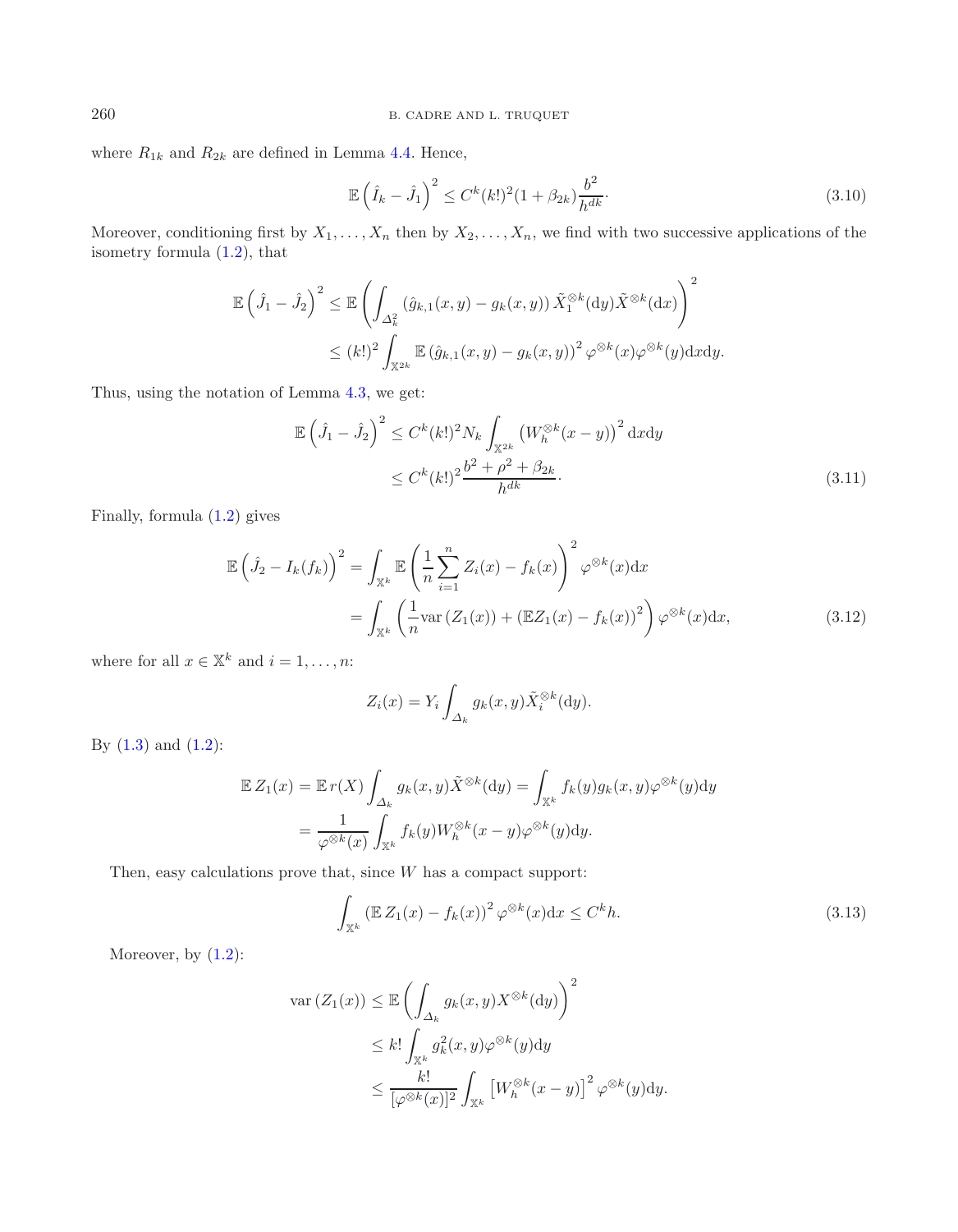<span id="page-10-0"></span>Hence,

$$
\int_{\mathbb{X}^k} \text{var}\left(Z_1(x)\right) \varphi^{\otimes k}(x) \mathrm{d}x \le k! \frac{C^k}{h^{dk}}.\tag{3.14}
$$

We can conclude with  $(3.12)$ – $(3.14)$  that

$$
\mathbb{E}\left(\hat{J}_2 - I_k(f_k)\right)^2 \leq C^k \left(h + \frac{k!}{nh^{dk}}\right).
$$

Finally, the lemma is then a consequence of  $(3.10)$ ,  $(3.11)$  and above, since b and  $\rho$  vanish.

## 4. Auxiliary results

#### **4.1. Intensity estimation**

Recall that

$$
\beta_k = \rho^{-k} \exp\left(-\frac{nb^d \rho^2}{4\kappa}\right),\,
$$

<span id="page-10-2"></span>where  $\kappa > 0$  is such that  $\sup_{\mathbb{X}} \varphi \sup_{\mathbb{R}^{2d}} K \leq \kappa$ .

**Lemma 4.1.** *Assume* H2 *holds and*  $nb^{d+2} \ge 1$ *. Then, there exists*  $C \ge 1$  *such that for all*  $k \ge 1$  *and*  $x \in \mathbb{X}$ *:* 

<span id="page-10-1"></span>(i) 
$$
\mathbb{E}|\hat{\varphi}_1(x) - \varphi(x)|^k \leq C^k b^k
$$
  
\n(ii)  $\mathbb{E}|\frac{1}{\hat{\varphi}_1(x) + \rho} - \frac{1}{\varphi(x)}|^k \leq C^k (b^k + \rho^k + \beta_k).$ 

*Proof.* First we compute the bias of  $\hat{\varphi}_1(x)$ . For simplicity, we assume  $d = 1$  only for the computation of the biais. By the very definition of  $\hat{\varphi}_1(x)$  (see [2.4](#page-3-2) and below), we have

$$
\mathbb{E}\hat{\varphi}_1(x) = \int_{-M}^{M} K_b(x, y)\varphi(y)dy \n= \int_{(x-M)/b}^{(x+M)/b} J(z)\varphi(x - bz)dz + \int_{(M+x)/b}^{(3M+x)/b} J(z)\varphi(bz - 2M - x)dz \n+ \int_{(M-x)/b}^{(3M-x)/b} J(z)\varphi(2M - x - bz)dz.
$$

Distinguishing the cases  $x \in [-M, -M + b]$ ,  $x \in [-M + b, M - b]$  and  $x \in [M - b, M]$ , it is an easy exercise to prove that under the Lipschitz condition H2 on  $\varphi$ , we have

$$
|\mathbb{E}\hat{\varphi}_1(x) - \varphi(x)| \le 3bL_1 \int_{-1}^1 (||y| + 2)J(y)dy \le Cb,
$$
\n(4.1)

where, here and in the following,  $C \geq 1$  is a constant that does not depend on x, k and n, and may change from line to line.

Our second task is to give an exponential inequality for the deviation probability of  $\hat{\varphi}_1(x)$ . Fix  $\alpha > 0$  and, for simplicity, write  $F_x(y) = K_b(x, y)$  for  $y \in \mathbb{X}$ . We have by independence, for all  $s > 0$ :

$$
\mathbb{P}(\hat{\varphi}_1(x) - \mathbb{E}\hat{\varphi}_1(x) \ge \alpha) = \mathbb{P}\left(\exp\left(s\sum_{i=2}^n \int_{\mathbb{X}} F_x(\mathrm{d}X_i - \varphi \mathrm{d}\lambda)\right) \ge e^{\alpha s n}\right)
$$
  

$$
\le e^{-\alpha s n} \left(\mathbb{E} \exp\left(s\int_{\mathbb{X}} F_x(\mathrm{d}X_1 - \varphi \mathrm{d}\lambda)\right)\right)^{n-1},
$$

 $\Box$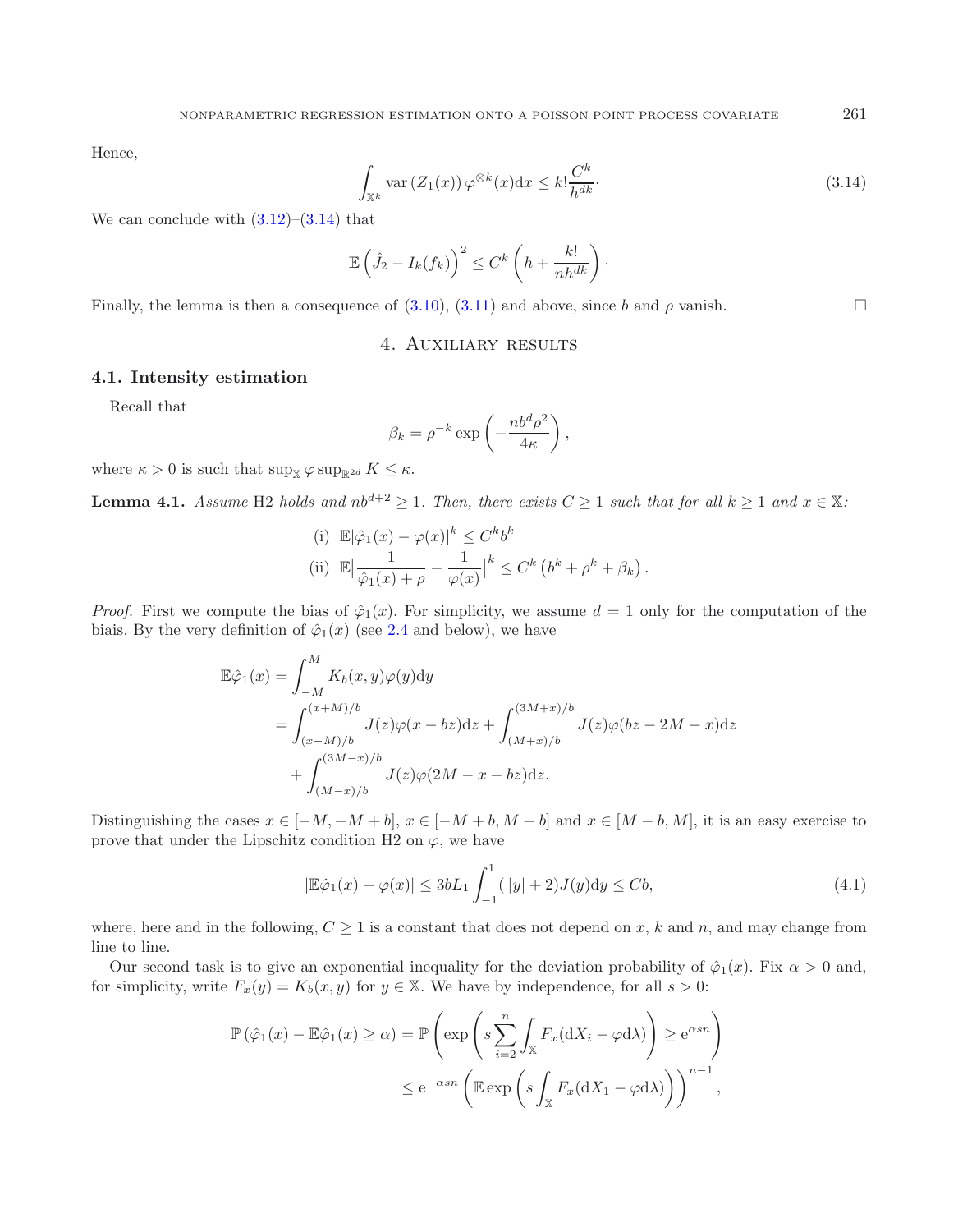using Markov's inequality. By Campbell's inequality (see [\[9](#page-16-8)]), we thus have

<span id="page-11-0"></span>
$$
\mathbb{P}\left(\hat{\varphi}_1(x) - \mathbb{E}\hat{\varphi}_1(x) \ge \alpha\right) \le \exp\left(-\alpha s n + (n-1)\int_{\mathbb{X}} \left(e^{sF_x} - sF_x - 1\right)\varphi \,d\lambda\right). \tag{4.2}
$$

But, if  $K_+,\varphi_+ > 0$  are constants such that  $K(x,y) \leq K_+$  and  $\varphi(x) \leq \varphi_+$  for all  $x,y \in \mathbb{X}$ , we have:

$$
\int_{\mathbb{X}} |e^{sF_x} - sF_x - 1| \varphi d\lambda \le \sum_{j\ge 2} \frac{s^j}{j!} \int_{\mathbb{X}} F_x^j \varphi d\lambda
$$
  

$$
\le \sum_{j\ge 2} \frac{s^j}{j!} \frac{K_+^{j-1} \varphi_+}{b^{d(j-1)}} \le \frac{\varphi_+ b^d}{K_+} \left( \exp\left(\frac{sK_+}{b^d}\right) - \frac{sK_+}{b^d} - 1 \right).
$$

Letting  $\delta$  the function defined for all  $t \geq 0$  by  $\delta(t) = t - (1 + t) \ln(1 + t)$  and choosing s so that

<span id="page-11-1"></span>
$$
s = \frac{b^d}{K_+} \ln\left(1 + \frac{\alpha}{\varphi_+}\right),
$$

we have by  $(4.2)$  and above:

$$
\mathbb{P}\left(\hat{\varphi}_1(x) - \mathbb{E}\hat{\varphi}_1(x)\geq \alpha\right) \leq \exp\left(\frac{nb^d\varphi_+}{K_+}\delta\left(\frac{\alpha}{\varphi_+}\right) - \frac{\alpha}{\varphi_+} + \frac{b^d\varphi_+}{K_+}\ln\left(1 + \frac{\alpha}{\varphi_+}\right)\right)
$$

$$
\leq \left(1 + \frac{\alpha}{\varphi_+}\right)\exp\left(\frac{nb^d\varphi_+}{K_+}\delta\left(\frac{\alpha}{\varphi_+}\right)\right),
$$

for n large enough, since b vanishes. Considering  $-F_x$  instead of  $F_x$ , we can conclude that

$$
\mathbb{P}\left(\left|\hat{\varphi}_1(x) - \mathbb{E}\hat{\varphi}_1(x)\right| \geq \alpha\right) \leq 2\left(1 + \frac{\alpha}{\varphi_+}\right) \exp\left(\frac{nb^d \varphi_+}{K_+} \delta\left(\frac{\alpha}{\varphi_+}\right)\right). \tag{4.3}
$$

We are now in a position to establish (i) and (ii). Regarding (i), we have by  $(4.1)$ :

$$
\mathbb{E}|\hat{\varphi}_1(x)-\varphi(x)|^k \leq 2^k \left(C^k b^k + \mathbb{E}|\hat{\varphi}_1(x)-\mathbb{E}\hat{\varphi}_1(x)|^k\right).
$$

Moreover, writing

$$
\mathbb{E}|\hat{\varphi}_1(x) - \mathbb{E}\hat{\varphi}_1(x)\big|^k = \int_0^\infty \mathbb{P}\left(|\hat{\varphi}_1(x) - \mathbb{E}\hat{\varphi}_1(x)| \ge u^{1/k}\right) \mathrm{d}u
$$

and observing that, since  $\delta(t)$  is smaller than  $-t^2/4$  or  $-t/4$ , depending on  $t \leq 1$  or not, we deduce from [\(4.3\)](#page-11-1) and an obvious decomposition of the above integral that :

$$
\mathbb{E} \left| \hat{\varphi}_1(x) - \mathbb{E} \hat{\varphi}_1(x) \right|^k \le \left( \frac{C}{\sqrt{n b^d}} \right)^k.
$$

Putting all pieces together gives (i), since  $nb^{d+2} \geq 1$ .

Next we prove (ii). Note that, according to  $(4.1)$ :

$$
\left|\frac{1}{\mathbb{E}\hat{\varphi}_1(x)}-\frac{1}{\varphi(x)}\right|\leq \frac{Cb}{\varphi_-(\varphi_--Cb)}.
$$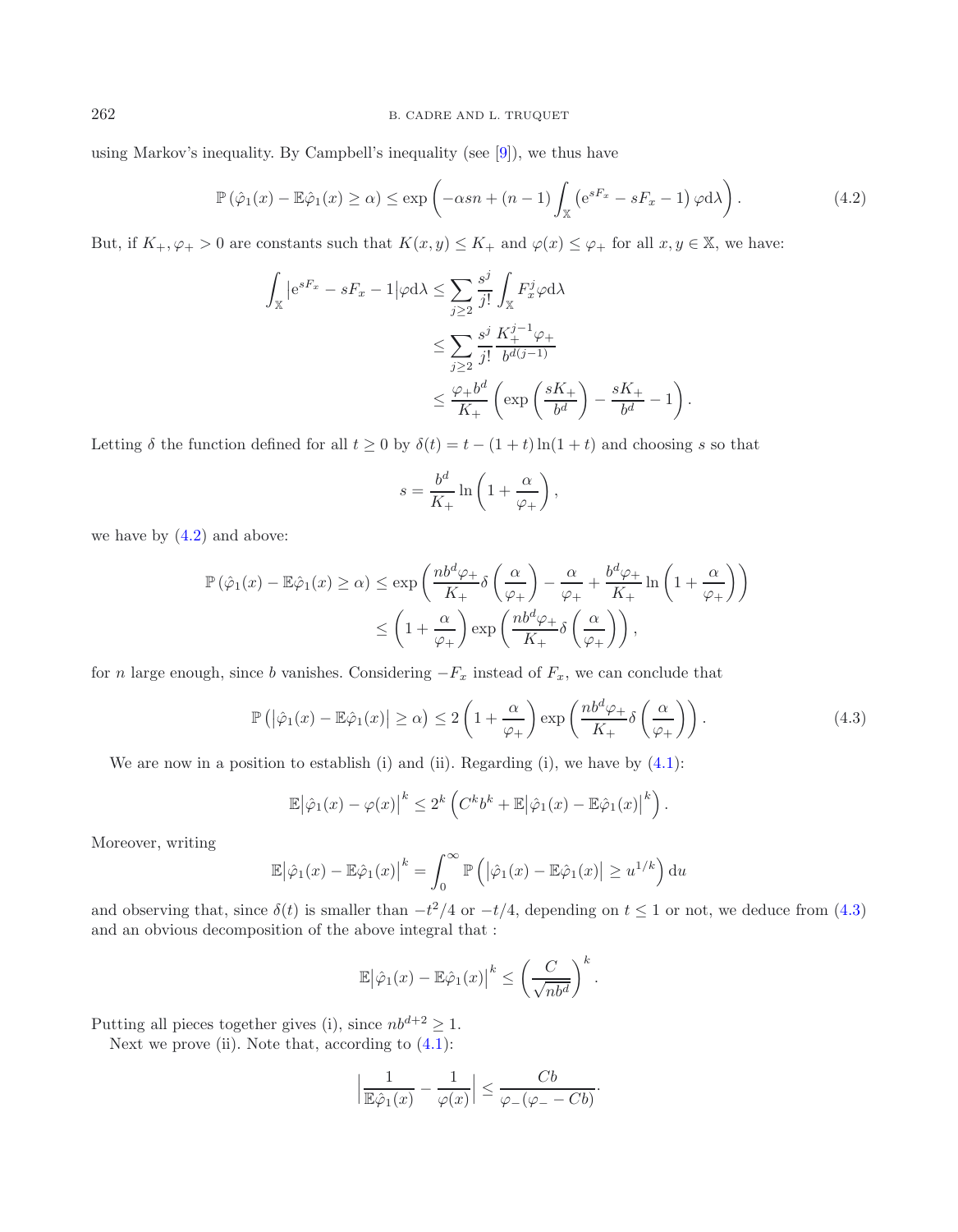Since  $b$  vanishes as  $n$  tends to infinity, we thus have

<span id="page-12-0"></span>
$$
\left|\frac{1}{\mathbb{E}\hat{\varphi}_1(x)} - \frac{1}{\varphi(x)}\right| \le Cb. \tag{4.4}
$$

Let now  $A = \{|\hat{\varphi}_1(x) - \mathbb{E}\hat{\varphi}_1(x)| \geq \rho\}$ . Since  $\inf_{\mathbb{X}} \varphi > 0$  by assumption, we have according to [\(4.1\)](#page-10-1):

$$
\mathbb{E} \left| \frac{1}{\hat{\varphi}_1(x) + \rho} - \frac{1}{\mathbb{E}\hat{\varphi}(x)} \right|^k \leq \mathbb{E} \left| \frac{1}{\hat{\varphi}_1(x) + \rho} - \frac{1}{\mathbb{E}\hat{\varphi}(x)} \right|^k \mathbf{1}_{A^c}
$$

$$
+ \mathbb{E} \left| \frac{1}{\hat{\varphi}_1(x) + \rho} - \frac{1}{\mathbb{E}\hat{\varphi}(x)} \right|^k \mathbf{1}_A
$$

$$
\leq C^k \left( \rho^k + \rho^{-k} \mathbb{P}(A) \right)
$$

$$
\leq C^k \left( \rho^k + \rho^{-k} \exp\left( -\frac{n b^d \rho^2}{4\kappa} \right) \right).
$$

Last inequality is a consequence of [\(4.3\)](#page-11-1),  $\rho \to 0$  as  $n \to \infty$  and the fact that  $\delta(t) \leq -t^2/4$  provided  $t > 0$  is small enough. We can now conclude with the above inequality and  $(4.4)$ .

## **4.2. Perturbated chaos**

<span id="page-12-1"></span>**Lemma 4.2.** *Let*  $g \in \mathbb{L}^2(\mu^{\otimes k})$  *and*  $\psi \in \mathbb{L}^2(\lambda)$ *. If*  $d\nu = \psi d\lambda$ *, we have* 

$$
\mathbb{E}\left(\int_{\Delta_k} g \mathrm{d}\left[ (X-\nu)^{\otimes k} - (X-\mu)^{\otimes k} \right] \right)^2
$$
  
\$\leq \sum\_{i=0}^{k-1} i! \binom{k}{i}^2 \|\varphi - \psi\|\_2^{2(k-i)} \int\_{\mathbb{X}^k} g(x)^2 \prod\_{j=1}^i \varphi(x\_j) \lambda^{\otimes k}(\mathrm{d}x).

*Proof.* For simplicity of the proof, we assume that g is a symmetric function. Otherwise, one only needs to consider its symmetrized version. First observe that by symmetry of  $g$ :

$$
\int_{\Delta_k} g \mathrm{d}(X - \nu)^{\otimes k} = \sum_{i=0}^k {k \choose i} \int_{\Delta_k} g \mathrm{d}(X - \mu)^{\otimes i} \mathrm{d}(\mu - \nu)^{\otimes k - i}.
$$

Consequently,

$$
D = \int_{\Delta_k} g d(X - \nu)^{\otimes k} - \int_{\Delta_k} g d(X - \mu)^{\otimes k}
$$
  
= 
$$
\sum_{i=0}^{k-1} {k \choose i} \int_{\Delta_k} g d(\mu - \nu)^{\otimes k - i} d(X - \mu)^{\otimes i}.
$$

Hence, letting for  $i = 1, ..., k$  and  $x \in \mathbb{X}^i$ ,

$$
\Gamma(x_1,\ldots,x_i) = \{ y \in \Delta_{k-i} : y_\ell \notin \{x_1,\ldots,x_i\} \text{ for all } \ell = 1,\ldots,k-i \},\
$$

we have:

$$
D = \int_{\mathbb{X}^k} g(\varphi - \psi)^{\otimes k} d\lambda^{\otimes k} + \sum_{i=1}^{k-1} {k \choose i} \int_{\Delta_i} g_i d(X - \mu)^{\otimes i},
$$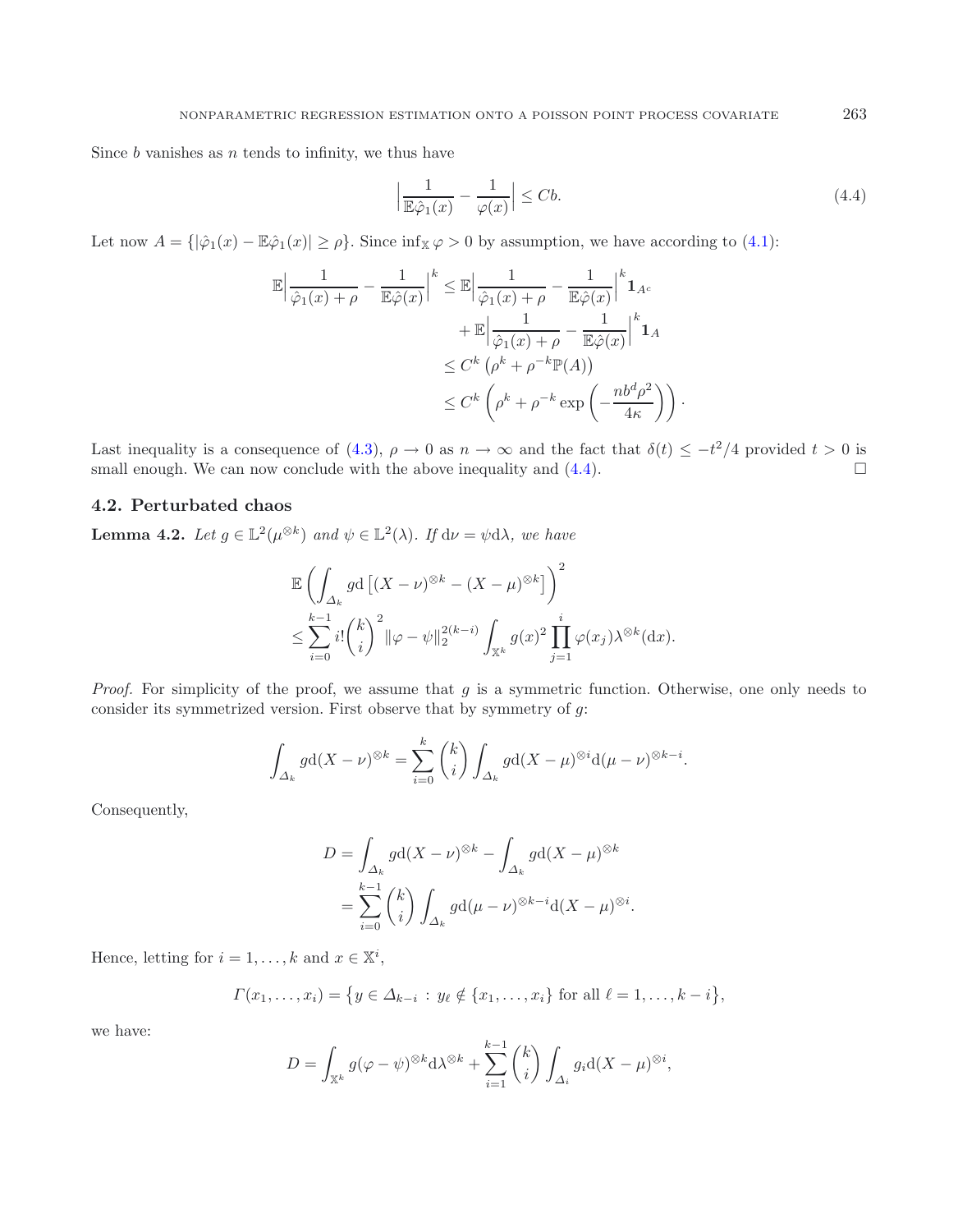where for  $(x_1, \ldots, x_i) \in \Delta_i$ ,

$$
g_i(x_1,\ldots,x_i) = \int_{\Gamma(x_1,\ldots,x_i)} g(x_1,\ldots,x_k) \prod_{j=i+1}^k (\varphi - \psi)(x_j) \lambda(\mathrm{d} x_j).
$$

Observe that by Cauchy–Schwarz,

$$
g_i(x_1,\ldots,x_i)^2 \leq ||\varphi - \psi||_2^{2(k-i)} \int_{\mathbb{X}^{k-i}} g(x_1,\ldots,x_k) \lambda(dx_{i+1}) \ldots \lambda(dx_k).
$$

Then, since each  $g_i$  is symmetric, we deduce from equations  $(1.1)$  and  $(1.2)$  that

$$
\mathbb{E}D^2 = \left(\int_{\mathbb{X}^k} g(\varphi - \psi)^{\otimes k} d\lambda^{\otimes k}\right)^2 + \sum_{i=1}^{k-1} i! \binom{k}{i}^2 \int_{\mathbb{X}^i} g_i^2 d\mu^{\otimes i} \n\leq \sum_{i=0}^{k-1} i! \binom{k}{i}^2 \|\varphi - \psi\|_2^{2(k-i)} \int_{\mathbb{X}^k} g(x)^2 \prod_{j=1}^i \varphi(x_j) \lambda^{\otimes k} (dx),
$$

hence the lemma.

## **4.3. Technical inequalities**

<span id="page-13-0"></span>**Lemma 4.3.** *Assume* H2 *holds and*  $nb^{d+2} \ge 1$ *. There exists*  $C \ge 1$  *such that for all*  $k, \ell, n \ge 1$ *:* 

<span id="page-13-1"></span>(i) 
$$
M_{k,\ell} = \sup_{x \in \mathbb{X}^k} \mathbb{E} \left( \frac{\|\hat{\varphi}_1 - \varphi\|_2^{\ell}}{(\hat{\varphi}_1 + \rho)^{\otimes k}(x)} \right)^2 \le C^k (1 + \beta_{2k}) b^{2\ell};
$$
  
\n(ii) 
$$
N_k = \sup_{x \in \mathbb{X}^k} \mathbb{E} \left| \frac{1}{(\hat{\varphi}_1 + \rho)^{\otimes k}(x)} - \frac{1}{\varphi^{\otimes k}(x)} \right|^2 \le C^k (b^2 + \rho^2 + \beta_{2k})
$$

*Proof.* We only prove (i). First observe that by Cauchy–Schwarz and since X is bounded:

$$
M_{k,\ell}^2 \leq \mathbb{E} \|\hat{\varphi}_1 - \varphi\|_2^{4\ell} \sup_{x \in \mathbb{X}^k} \mathbb{E} \left( (\hat{\varphi}_1 + \rho)^{\otimes k}(x) \right)^{-4}
$$
  
 
$$
\leq C^k \sup_{x \in \mathbb{X}} \mathbb{E} |\hat{\varphi}_1(x) - \varphi(x)|^{4\ell} \sup_{x \in \mathbb{X}^k} \mathbb{E} \left( (\hat{\varphi}_1 + \rho)^{\otimes k}(x) \right)^{-4},
$$

where, here and in the following, C is a positive constant that does not depend on  $k, \ell$  and n and may change from line to line. Hence by Lemma [4.1:](#page-10-2)

$$
M_{k,\ell}^2 \le C^k b^{4\ell} \sup_{x \in \mathbb{X}} \mathbb{E} \left( (\hat{\varphi}_1 + \rho)^{\otimes k}(x) \right)^{-4} . \tag{4.5}
$$

<span id="page-13-2"></span>.

Thus, we only need to consider the rightmost term. Fix  $x \in \mathbb{X}^k$ , and note that

$$
\mathbb{E}\left((\hat{\varphi}_1+\rho)^{\otimes k}(x)\right)^{-4} \le \frac{8}{(\varphi^{\otimes k}(x))^4} + 8\mathbb{E}\Big|\frac{1}{(\hat{\varphi}_1+\rho)^{\otimes k}(x)} - \frac{1}{\varphi^{\otimes k}(x)}\Big|^4.
$$
\n(4.6)

The task is to bound the term

$$
A = \mathbb{E} \Big| \frac{1}{(\hat{\varphi}_1 + \rho)^{\otimes k}(x)} - \frac{1}{\varphi^{\otimes k}(x)} \Big|^4.
$$

 $\Box$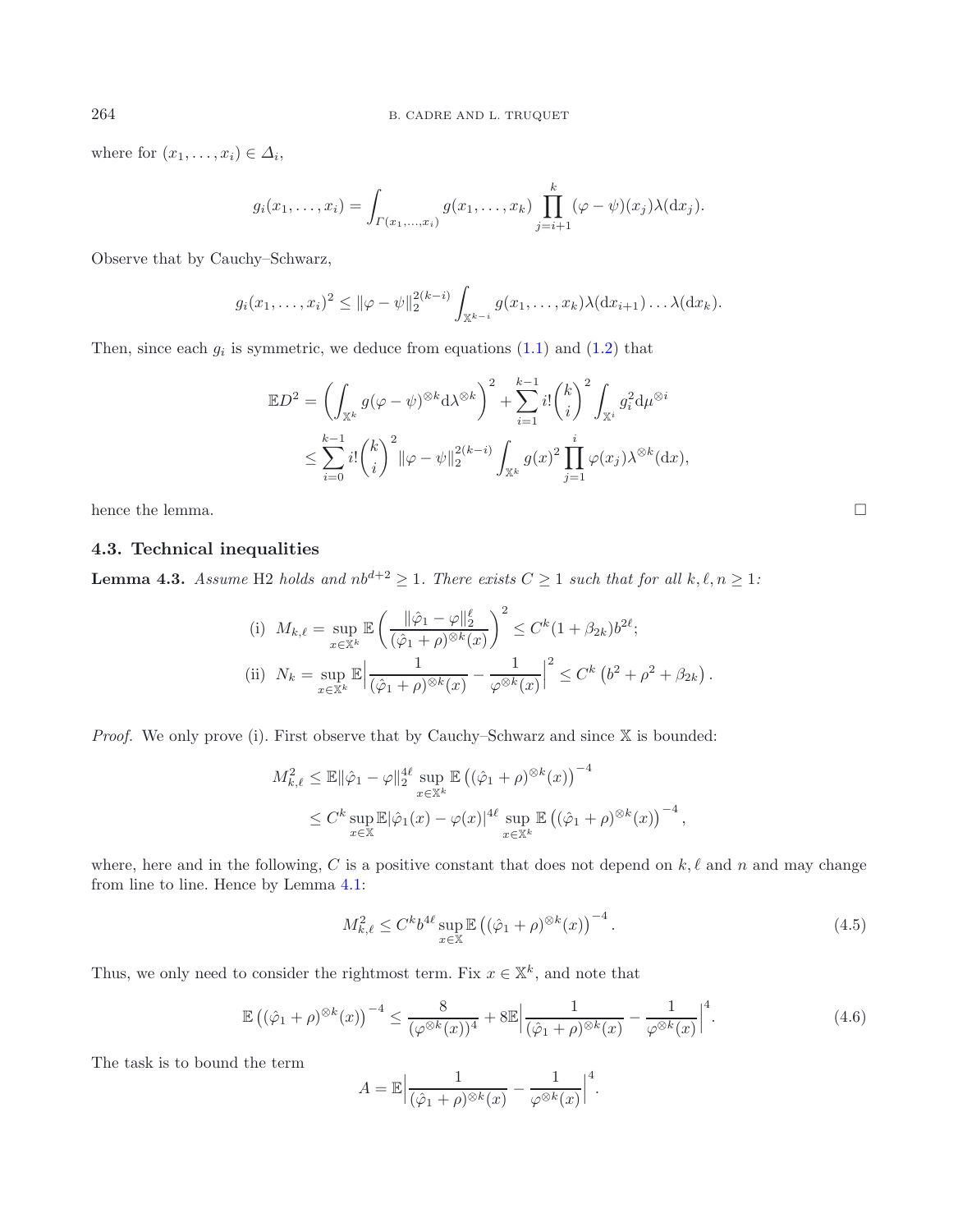We shall make use of the following inequality:

$$
\big|\prod_{i=1}^k a_i - \prod_{i=1}^k b_i\big|^4 \le 16^k \sum_{\emptyset \neq I \subset \{1,\dots,k\}} \prod_{i \in I} |a_i - b_i|^4 \prod_{i \notin I} b_i^4,
$$

where the  $a_i$ 's and the  $b_i$ 's are positive real numbers. Since  $\varphi$  is bounded below by a positive constant:

$$
A \leq C^{k} \sum_{\emptyset \neq I \subset \{1,...,k\}} \mathbb{E} \prod_{i \in I} \left| \frac{1}{\hat{\varphi}_{1}(x_{i}) + \rho} - \frac{1}{\varphi(x_{i})} \right|^{4}
$$
  

$$
\leq C^{k} \sum_{\emptyset \neq I \subset \{1,...,k\}} \prod_{i \in I} \left( \mathbb{E} \left| \frac{1}{\hat{\varphi}_{1}(x_{i}) + \rho} - \frac{1}{\varphi(x_{i})} \right|^{4|I|} \right)^{1/|I|},
$$

according to Hölder's inequality, and where  $|I|$  is the cardinality of the set I. Thus, by Lemma [4.1:](#page-10-2)

$$
A \leq C^k \sum_{j=1}^k {k \choose j} \sup_{x \in \mathbb{X}} \mathbb{E} \left| \frac{1}{\hat{\varphi}_1(x) + \rho} - \frac{1}{\varphi(x)} \right|^{4j}
$$
  

$$
\leq C^k \sum_{j=1}^k {k \choose j} \left( b^{4j} + \rho^{4j} + \rho^{-4j} \exp \left( -\frac{nb^d \rho^2}{4\kappa} \right) \right)
$$
  

$$
\leq C^k \left( 1 + \rho^{-4k} \exp \left( -\frac{nb^d \rho^2}{4\kappa} \right) \right).
$$

because b and  $\rho$  vanishes as  $n \to \infty$ . Assertion (i) is then a straightforward consequence of inequalities [\(4.5\)](#page-13-1) and  $(4.6)$ .

Before statement of next lemma, we recall the notations  $(3.7)$ – $(3.9)$ .

<span id="page-14-0"></span>**Lemma 4.4.** *Assume* H2 *and* H3 *hold, and*  $nb^{d+2} \geq 1$ *. Then, there exists a constant*  $C \geq 1$  *such that for all*  $k, n \geq 1$ *, both quantities above:* 

$$
R_{1k} = \mathbb{E}\left(\int_{\Delta_k^2} \hat{g}_{k,1}(x,y)\hat{X}_1^{\otimes k}(\mathrm{d}y) \left(\bar{X}_1^{\otimes k}(\mathrm{d}x) - \tilde{X}^{\otimes k}(\mathrm{d}x)\right)\right)^2
$$

$$
R_{2k} = \mathbb{E}\left(\int_{\Delta_k^2} \hat{g}_{k,1}(x,y) \left(\hat{X}_1^{\otimes k}(\mathrm{d}y) - \tilde{X}_1^{\otimes k}(\mathrm{d}y)\right)\tilde{X}^{\otimes k}(\mathrm{d}x)\right)^2
$$

<span id="page-14-1"></span>*are bounded by*

$$
C^k(k!)^2(1+\beta_{2k})\frac{b^2}{h^{dk}}.
$$

*Proof.* We only prove the bound for  $R_{1k}$ , other proof being similar. In the sequel,  $C \geq 1$  is a constant that does not depend on n and k, and may change from line to line. Writing (see notations  $(3.7)-(3.9)$  $(3.7)-(3.9)$  $(3.7)-(3.9)$ ):

$$
R_{1k} = \mathbb{E} \mathbb{E} \left[ \left\{ \int_{\Delta_k} \left( \int_{\Delta_k} \hat{g}_{k,1}(x,y) \hat{X}_1^{\otimes k}(\mathrm{d}y) \right) \left( \bar{X}_1^{\otimes k}(\mathrm{d}x) - \tilde{X}^{\otimes k}(\mathrm{d}x) \right) \right\}^2 \Big| X_1, \ldots, X_n \right],
$$

we obtain with Lemma [4.2,](#page-12-1) using the independence of X and  $X_1, \ldots, X_n$  and the fact that  $\varphi$  is a bounded function: k

$$
R_{1k} \leq C^k \sum_{i=0}^{k-1} i! \binom{k}{i}^2 \mathbb{E} \left[ V^{k-i} \int_{\mathbb{X}^k} \left( \int_{\Delta_k} \hat{g}_{k,1}(x,y) \hat{X}_1^{\otimes k}(\mathrm{d}y) \right)^2 \lambda^{\otimes k}(\mathrm{d}x) \right],\tag{4.7}
$$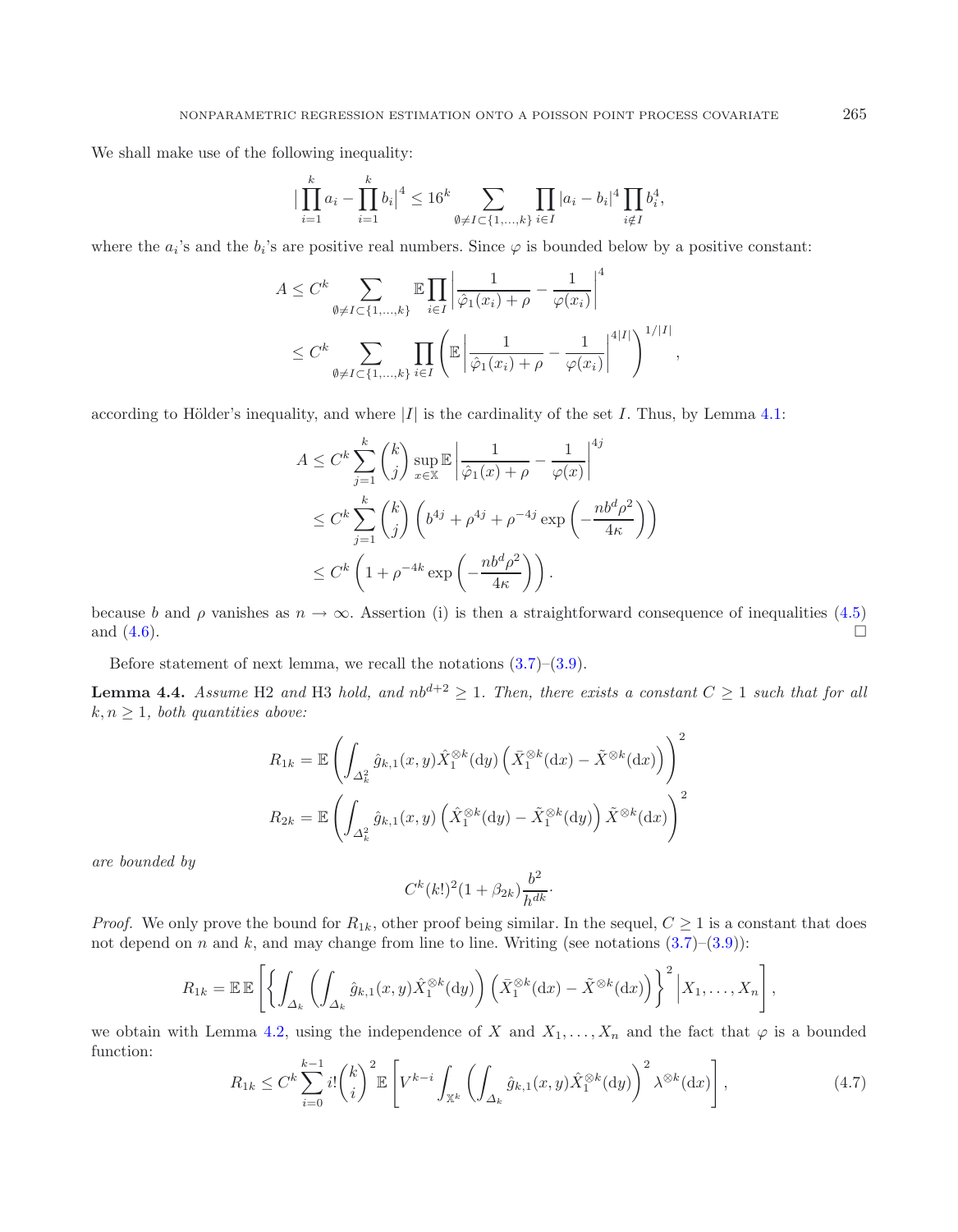where  $V = ||\hat{\varphi}_1 - \varphi||_2^2$ . Now fix  $x \in \mathbb{X}^k$  and  $i = 0, \ldots, k - 1$ . We have

$$
\mathbb{E} V^{k-i} \left( \int_{\Delta_k} \hat{g}_{k,1}(x,y) \hat{X}_1^{\otimes k}(\mathrm{d}y) \right)^2 \le 2(A_1 + A_2),\tag{4.8}
$$

where

<span id="page-15-6"></span>
$$
A_1 = \mathbb{E} V^{k-i} \left( \int_{\Delta_k} \hat{g}_{k,1}(x, y) \tilde{X}_1^{\otimes k}(\mathrm{d}y) \right)^2,
$$
  
and 
$$
A_2 = \mathbb{E} V^{k-i} \left( \int_{\Delta_k} \hat{g}_{k,1}(x, y) \left( \hat{X}_1^{\otimes k}(\mathrm{d}y) - \tilde{X}_1^{\otimes k}(\mathrm{d}y) \right) \right)^2.
$$

We proceed to bound  $A_2$ . As before, we apply Lemma [4.2,](#page-12-1) but conditionally on  $X_2,\ldots,X_n$ . Hence, since  $\varphi$ , X and W are bounded:

$$
A_2 \le C^k \sum_{j=0}^{k-1} j! \binom{k}{j}^2 \mathbb{E} V^{2k-i-j} \int_{\mathbb{X}^k} \hat{g}_{k,1}^2(x, y) \lambda^{\otimes k}(\mathrm{d}y)
$$
  

$$
\le \frac{C^k}{h^{dk}} \sum_{j=0}^{k-1} j! \binom{k}{j}^2 \mathbb{E} \frac{V^{2k-i-j}}{\left[ (\hat{\varphi}_1 + \rho)^{\otimes k}(x) \right]^2}.
$$

Consequently, by Lemma [4.3:](#page-13-0)

$$
A_2 \le \frac{C^k}{h^{dk}} (1 + \beta_{2k}) \sum_{j=0}^{k-1} j! \binom{k}{j}^2 b^{2(k-i-j)}.
$$
\n(4.9)

In a similar fashion, we get by conditioning and  $(1.2)$ :

$$
A_1 \le \frac{C^k}{h^{dk}} k! \mathbb{E} V^{k-i} \int_{\mathbb{X}^k} \hat{g}_{k,1}^2(x, y) \lambda^{\otimes k}(\mathrm{d}y)
$$
  
 
$$
\le C^k k! (1 + \beta_{2k}) b^{2(k-i)}.
$$

Thus, by  $(4.7)$ – $(4.9)$  and above:

$$
R_{1k} \le \frac{C^k}{h^{dk}} (1 + \beta_{2k}) \sum_{i=0}^{k-1} i! {k \choose i}^2 \left( k! b^{2(k-i)} + \sum_{j=0}^{k-1} j! {k \choose j}^2 b^{2(2k-i-j)} \right)
$$
  

$$
\le C^k (k!)^2 (1 + \beta_{2k}) \frac{b^2}{h^{dk}},
$$

hence the lemma.  $\Box$ 

### **REFERENCES**

- <span id="page-15-4"></span>[1] D. Applebaum, Universal Malliavin calculus in Fock and Lévy-Itô Spaces. *Commun. Stoch. Anal.* (2009) 119–141.
- <span id="page-15-0"></span>[2] J.-M. Azais and J.-C. Fort, Remark on the finite-dimensional character of certain results of functional statistics. *C.R. Acad. Sci.* **351** (2013) 139–141.
- <span id="page-15-5"></span>[3] G. Biau, F. Cérou and A. Guyader, Rates of convergence of the functional k-nearest neighbor estimate. *IEEE Trans. Inf. Theory* **56** (2010) 2034–2040.
- <span id="page-15-2"></span>[4] G. Biau, B. Cadre and Q. Paris, Cox process functional learning. To appear in *Stat. Int. Stoch. Processes* (2015).
- <span id="page-15-1"></span>[5] A. Ba`ıllo, J. Cuesta-Alberto and A. Cuevas, Supervised classification for a family of Gaussian functional models. *Scand. J. Statist.* **38** (2011) 480–498.
- <span id="page-15-3"></span>[6] B. Cadre, Supervised classification of diffusion paths. *Math. Methods Statist.* **22** (2013) 213–225.